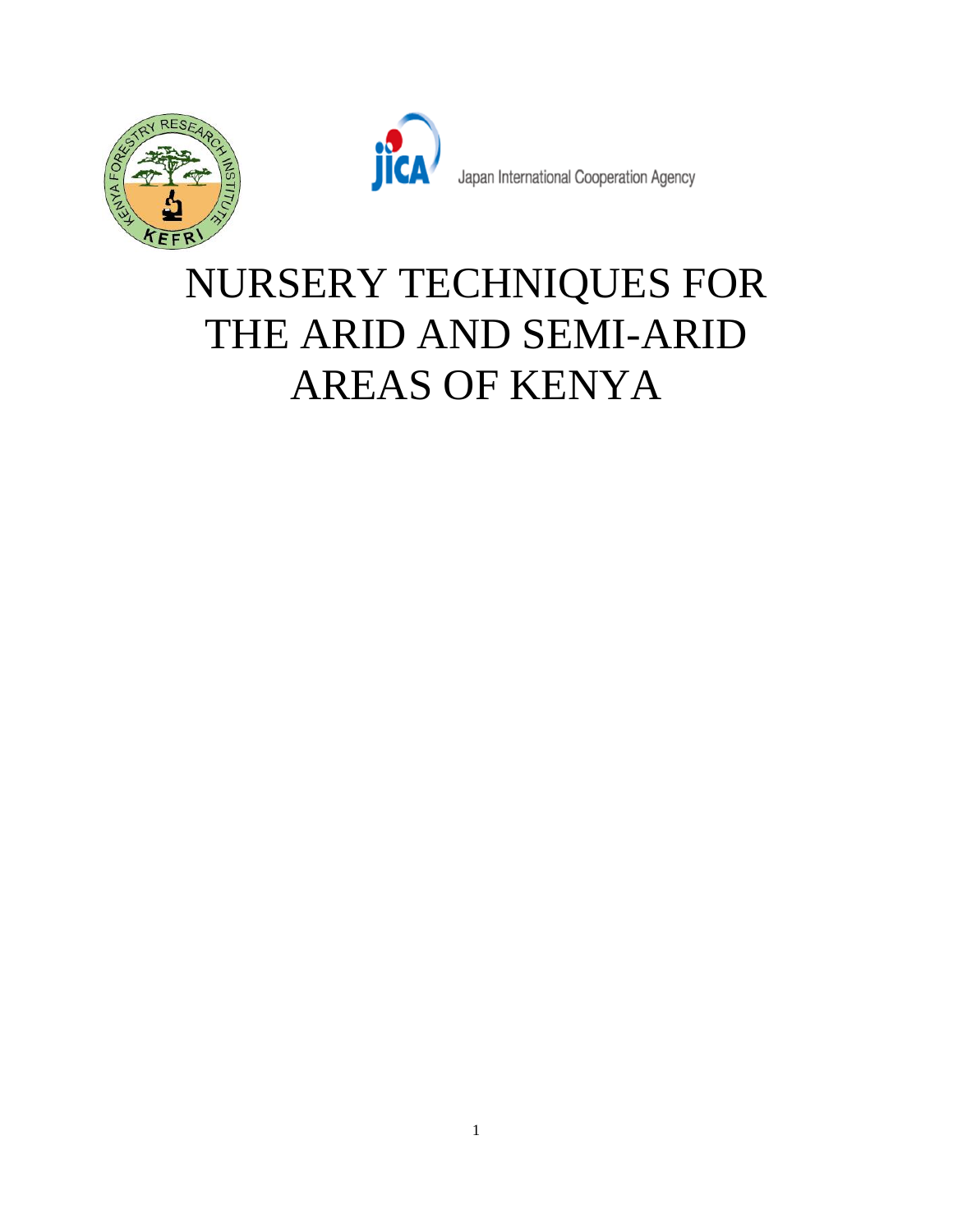### **ACKNOWLEDGEMENT**

<span id="page-1-0"></span>We wish to extend our gratitude and appreciation to various individuals who in one way or another contributed to the successful preparation of this manual.

We are particularly indebted to the Kenya/Japan Social Forestry Training Project (SFTP) for the support and in particular Mr. Okabe for initiating the idea of writing this report/manual.

Special thanks should also g to Mr. S. Mbingu, S. Auka and Kimweli for providing us with most of the information relating to seed collection, procurement, handling and the unique aspects of seedling production at Tiva.

We would also like to record our gratitude to Pilot Forest Senior Technical Staff for their technical advice and moral support.

Institutional support from Kenya Forestry Research Institute is greatly acknowledged.

Finally we wish to extend special thanks to Catherine Kang'alikya for willingly typing and retyping the rough drafts with considerable dedication.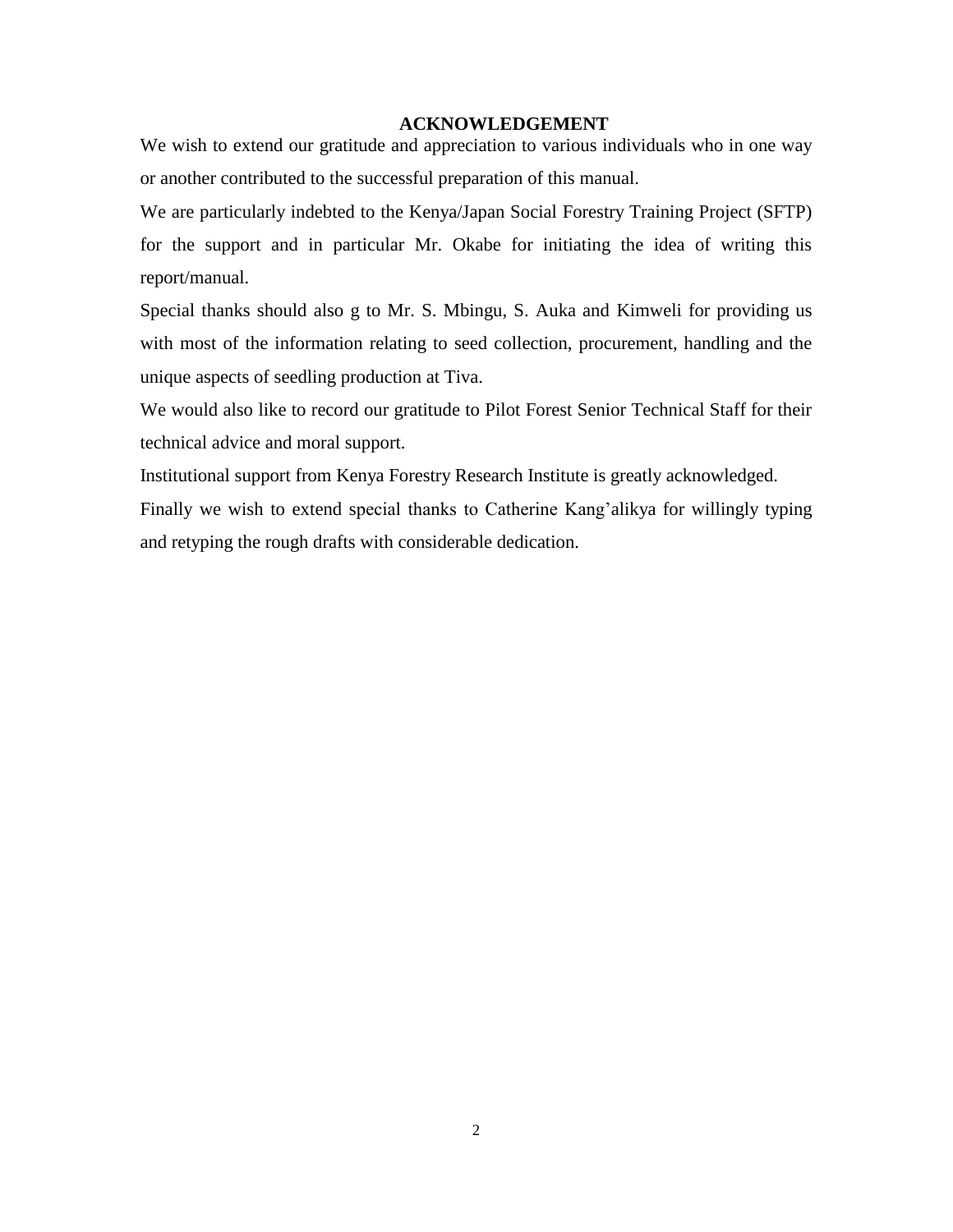#### <span id="page-2-0"></span>**PREFACE**

Kenya/Japan Social Forestry Training Project (SFTP) started its preparatory phase for 2 years on  $26<sup>th</sup>$  November 1985 followed by a main phase of 5 years terminating on  $25<sup>th</sup>$ November 1992. The Pilot Forest Scheme was established in November 1986. In that year seedling production was not among the activities carried out in the Pilot Forest Scheme. The required seedlings were supplied by Kenya Forestry Research Institute (KEFRI) and Forest Department (FD). Seedling production at Tiva Nursery started in 1987 and this activity has continued for the last 5 years. This "Provisional Nursery Manual" for Tiva Nursery has been written following the 5 years activities at the nursery. It is however important to note that the technical aspects require further refinement. As this manual has been written through 5 years' experience in Tiva nursery. I'm convinced that it could have a wide application in especially Kitui districts.

I must note that the making of this manual has a lot of meaning especially as it comes at the end of the main phase of SFTP.

This manual written by Messrs.' R. O Nyambati and S. Hirao is a product of this good cooperation between Kenyan and Japanese experts attached to Tiva nursery.

Finally the project wished to thank Prof. S. Asakawa who has on annual basis since 1987 visited the Pilot Forest Scheme for his technical advices and guidance in the making of this manual.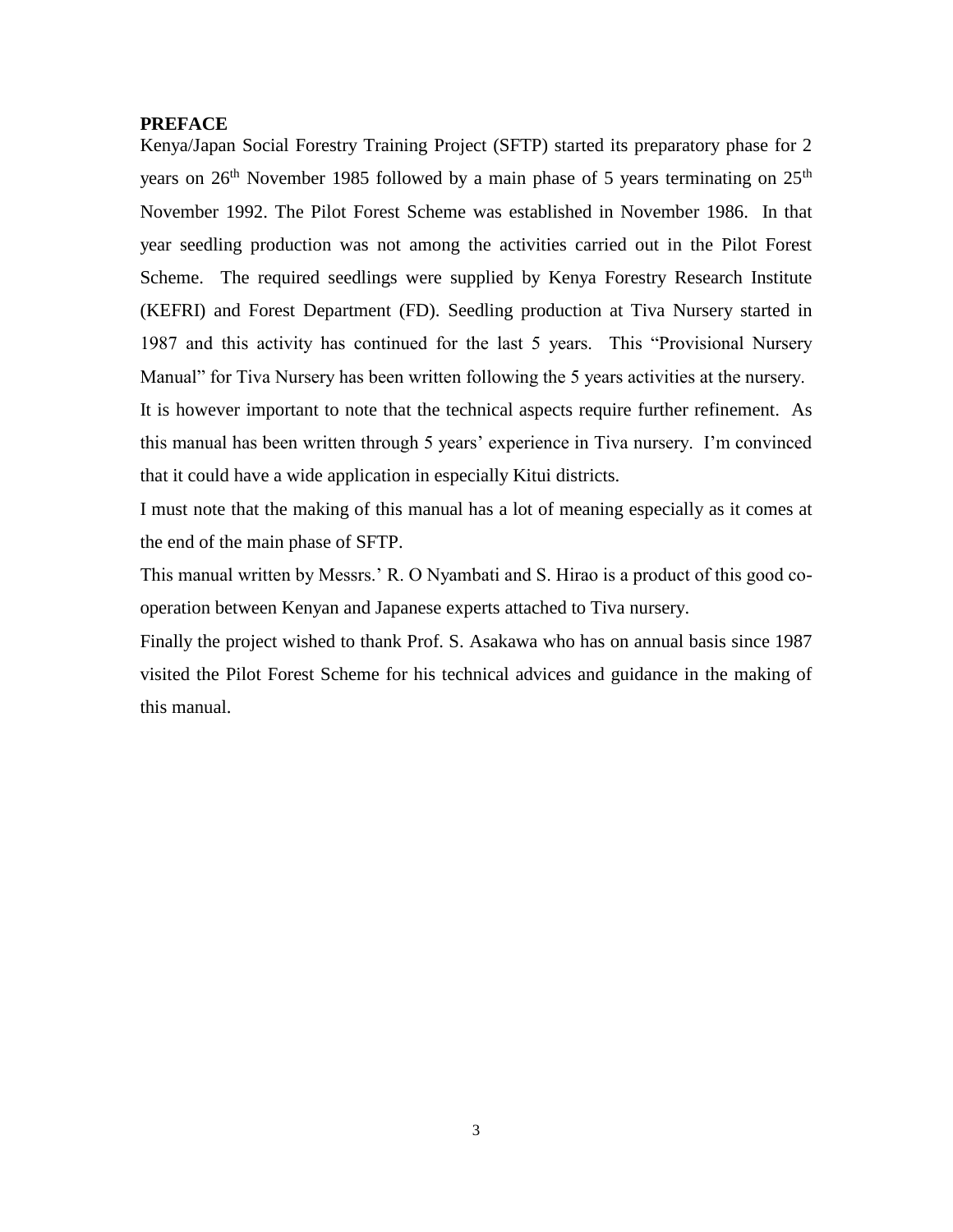## <span id="page-3-0"></span>**SUMMARY**

This manual has been prepared on request by the Kenya/Japan Social Forestry Training Project (SFTP). Since the start of the Project (1986) none has been written. As we all know, not much has been done on Forestry Development in Arid and Semi-arid lands (ASALs) of Kenya. We have therefore very little understanding of the technical aspects that will lead to successful seedling raising and subsequent tree growth in ASALs. This manual deals specifically with all the activities aimed at the production of viable and healthy seedlings at Tiva tree nursery. Most of the technical aspects mentioned here though unique to Tiva nursery may also be applied to other nurseries in the ASALs of Kenya.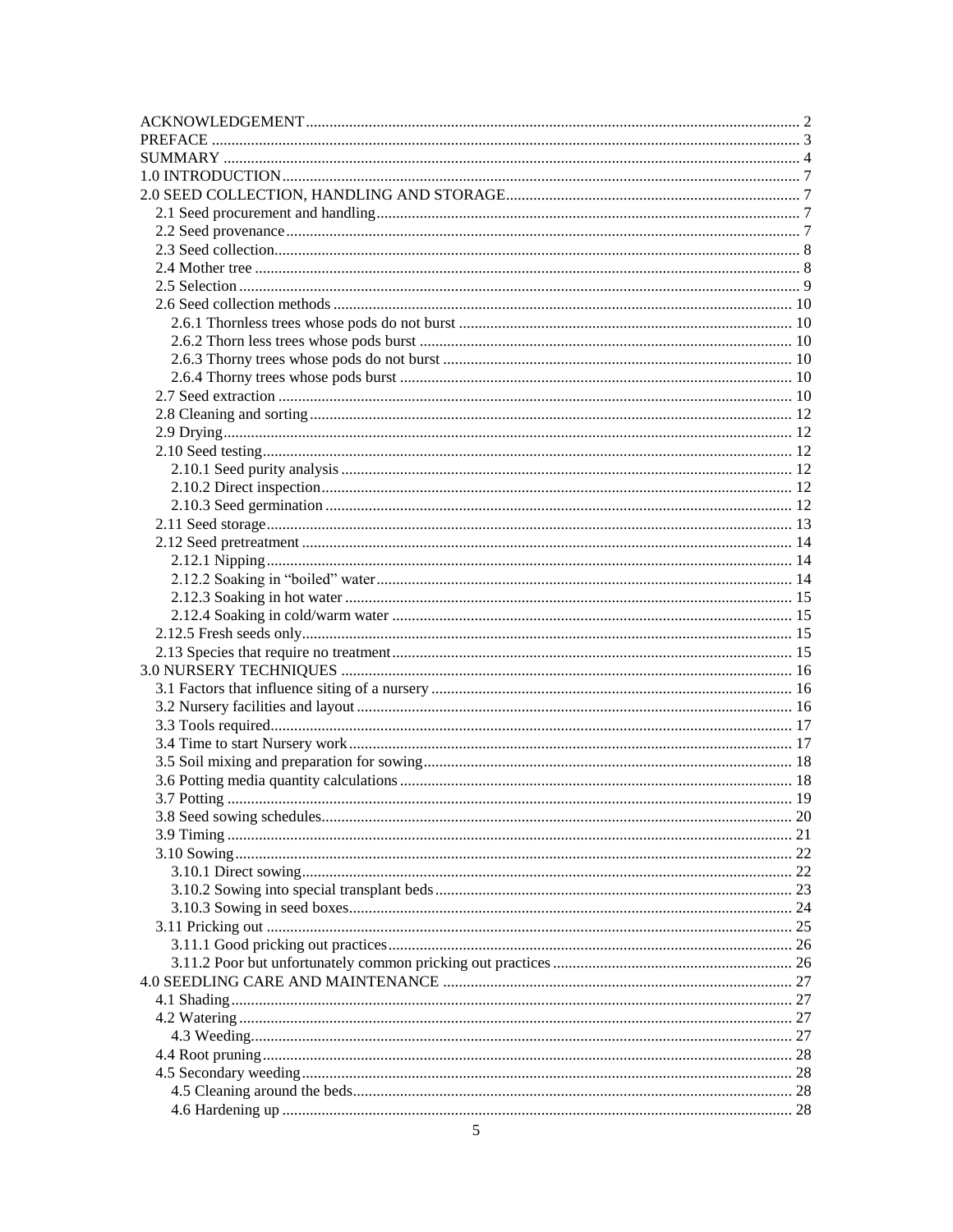| This is the records on individual's nursery bed basis. All the main operations should be recorded on    |  |
|---------------------------------------------------------------------------------------------------------|--|
|                                                                                                         |  |
|                                                                                                         |  |
|                                                                                                         |  |
|                                                                                                         |  |
|                                                                                                         |  |
| Appendix 1: List of species, time of flowering, collection and places of collection at Tiva Nursery  37 |  |
|                                                                                                         |  |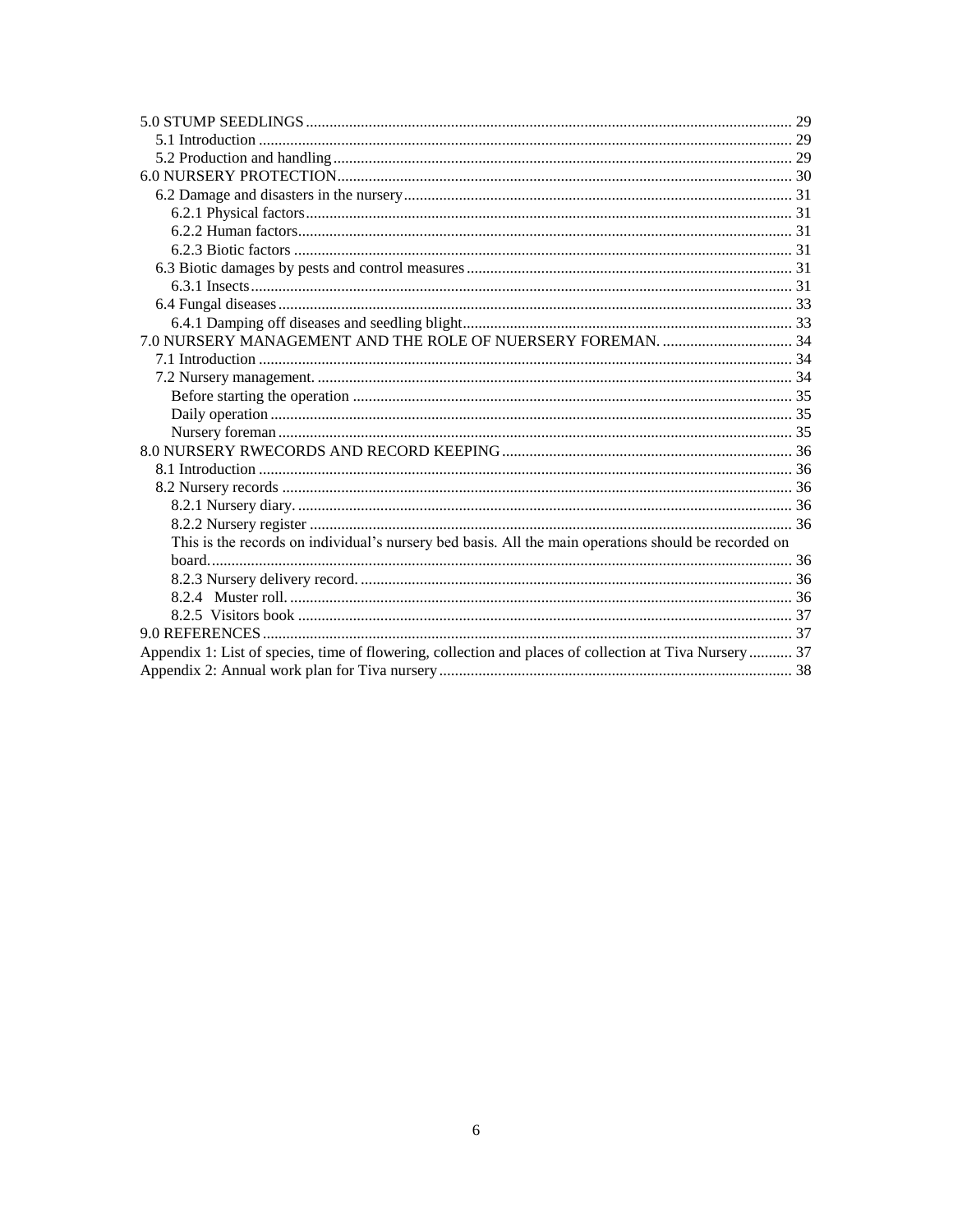## <span id="page-6-0"></span>**1.0 INTRODUCTION**

Arid and semi-arid climates are characterized by low and unreliable rainfall, high temperatures, low humidity, poor and saline soils. Nursery practices are an important and essential part of forestry development anywhere. However, dryland nurseries are unique in that the areas where they are located and where the seedlings will be planted are Arid and semi-arid climates are characterized by low and unreliable rainfall, high temperatures, low humidity, poor and saline soils. This poses a problem to those bestowed with the responsibility of raising seedlings in dry areas.

It is at the nursery level that seedlings are prepared to meet the future conditions in the field. This therefore calls for a special attention. In addition the dry land nurseries deals with a wider variety of tree species than those in high potential areas. The main technical practices that require special attention are; the potting medium, sowing schedule, watering intensities, root pruning and hardening up, pest and disease management. It is however important to note that information on the key aspects required to produce healthy and quality seedlings foe ASAL afforestation is lacking. .

## <span id="page-6-1"></span>**2.0 SEED COLLECTION, HANDLING AND STORAGE**

#### <span id="page-6-2"></span>**2.1 Seed procurement and handling**

Seed procurement is a basic step in re-afforestation. The seeds should be collected from trees of superior quality growing in areas with similar environmental conditions to the area in which the seedlings are to be planted. Due to seed off years and other vagaries of climate, there is no constant supply of seeds annually. To circumvent this problem, appropriate seed storage methods must be looked into. However, for seeds of trees that may lose viability if stored for a long time, ways and means of getting a continuous supply of seed must be looked into.

#### <span id="page-6-3"></span>**2.2 Seed provenance**

The seed collection site is called a seed provenance and finding a good provenance is just as important as the choice of species. It is advisable to collect seed from trees that are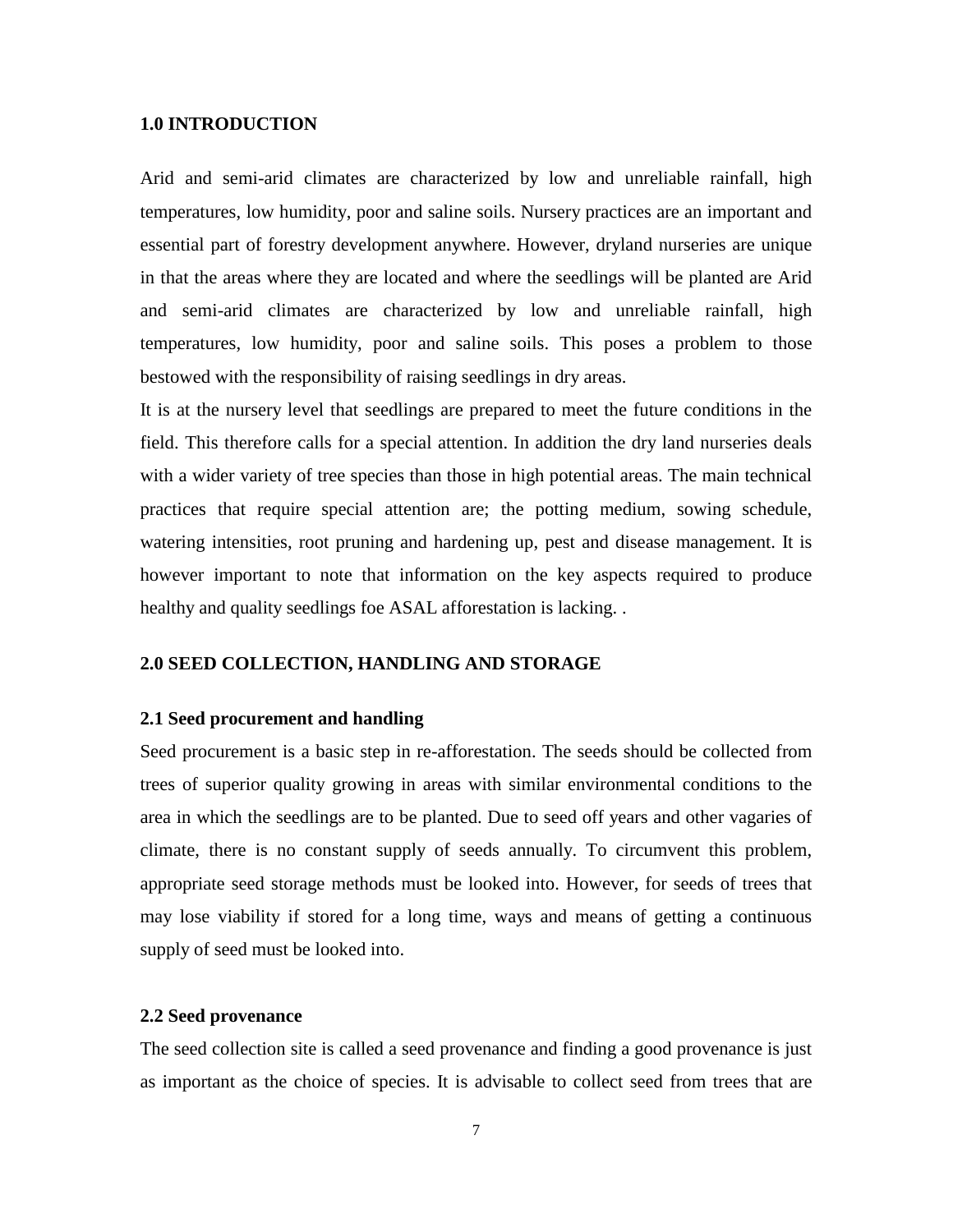growing on similar sites to those where the seed will be sown, because those trees will be fully adapted to the particular physical conditions of that environment (rainfall, soils, etc.). A good seed provenance will consist of a stand of several healthy, vigorous trees of same species (mother trees).

## <span id="page-7-0"></span>**2.3 Seed collection**

Seed should only be collected from fruits, pods or cones that are ripe or mature. Since different trees flower at different times, it will be important therefore to note flowering periods of different tree species so as to monitor seed maturity closely. This will go a long way in aiding seed collection at an appropriate time. As a general rule, mature seed pods will be almost dry and brown in colour (e.g Leucaena l*eucocephala* pod or *Grevillea robusta* capsule) and just about to open. A simple way of checking ripeness is to extract some seeds from a sample of pods and cut them in half; the inside should be white, firm and should fill the seed coat. If possible, seed should be gathered from the entire crown of the tree.

The more accessible fruits on lower branches tent to contain fewer good seeds than those higher up, so these are the ones that are worth climbing for. Fruits or pods that have been damaged by insects or disease should be avoided. The same also applies to the fruits of species such as *Markhamia lutea*, which tend to remain attached to the tree for a long time and may have deteriorated.

When collecting seeds, it may be useful for the seed collection team to keep records of seed provenance specifying location, altitude soil type and details of climate for future reference.

#### <span id="page-7-1"></span>**2.4 Mother tree**

Usually trees which produce good quality seeds are used continuously as the seed source until they lose the fruiting vigor. These trees are called "Mother trees". Selection of mother trees is the first step of seed collection. Mother trees must be healthy, vigorous, well-formed and sustain good quality and quantity of seeds.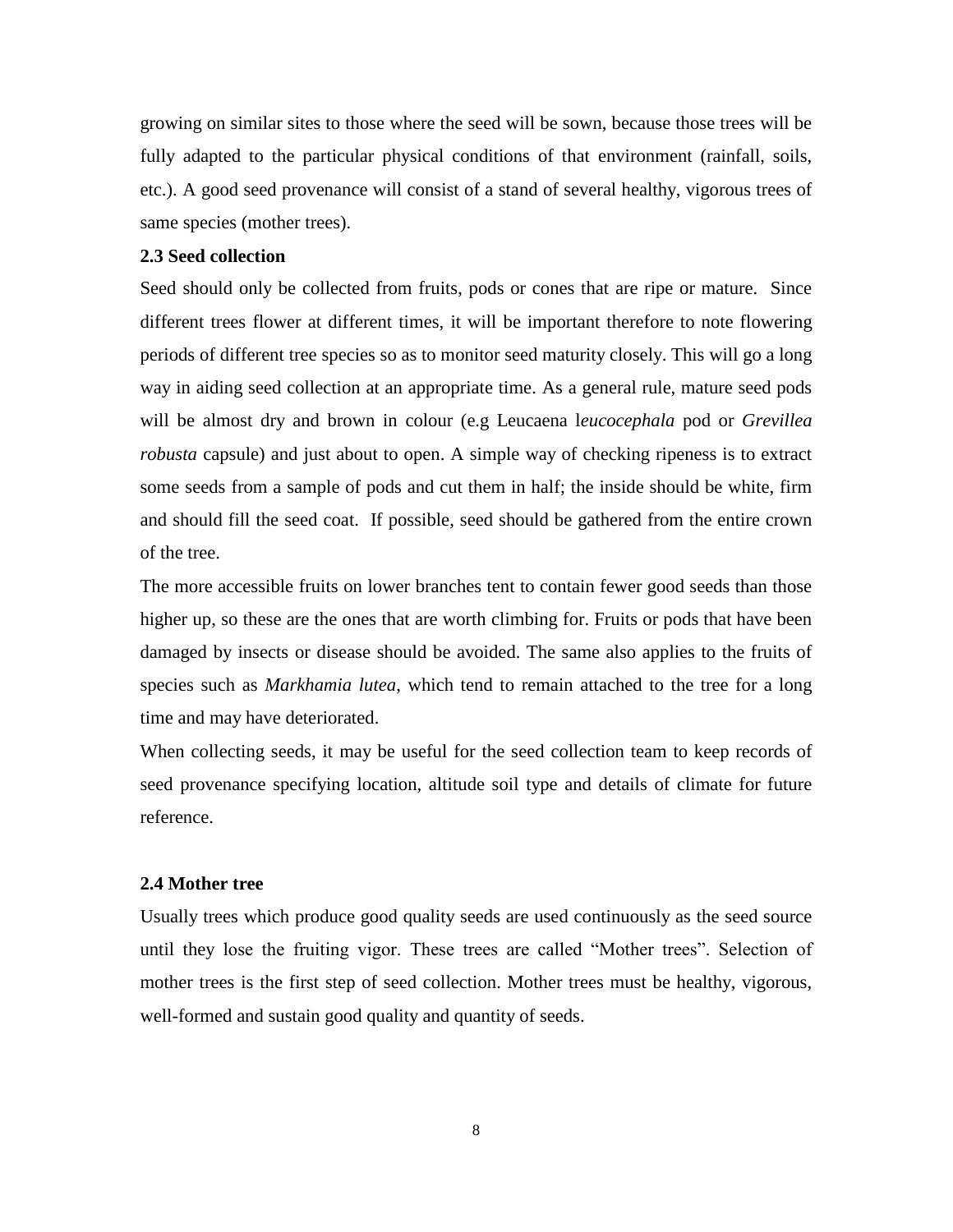

*Figure Seed trees with ideal physical characteristics*

## <span id="page-8-0"></span>**2.5 Selection**

Once a provenance has been identified, Mother trees that are healthy, vigorous, well formed to sustain good quality and quantity of seed should be chosen.

It is advisable to avoid trees that appear diseased or generally unhealthy as well as those that are young and isolated. Although an isolated tree may appear healthy it may nevertheless be a genetic fluke. The seed of such a tree may not be viable because it is likely that the tree has self-pollinated, its offsprings could turn out to be weak or stunted.

A good seed source should consist of a stand of several healthy, vigorous trees of the same species. In order to guarantee sufficient genetic variation, a seed lot is generally best if it contains seeds from more than ten tees. Note however that it may not be possible to maintain such criteria for some indigenous tree species that tend naturally to grow in isolation. Characteristics of the trees to be planted depend on the purposes of tree planting. Mother trees must therefore be superior in all the points.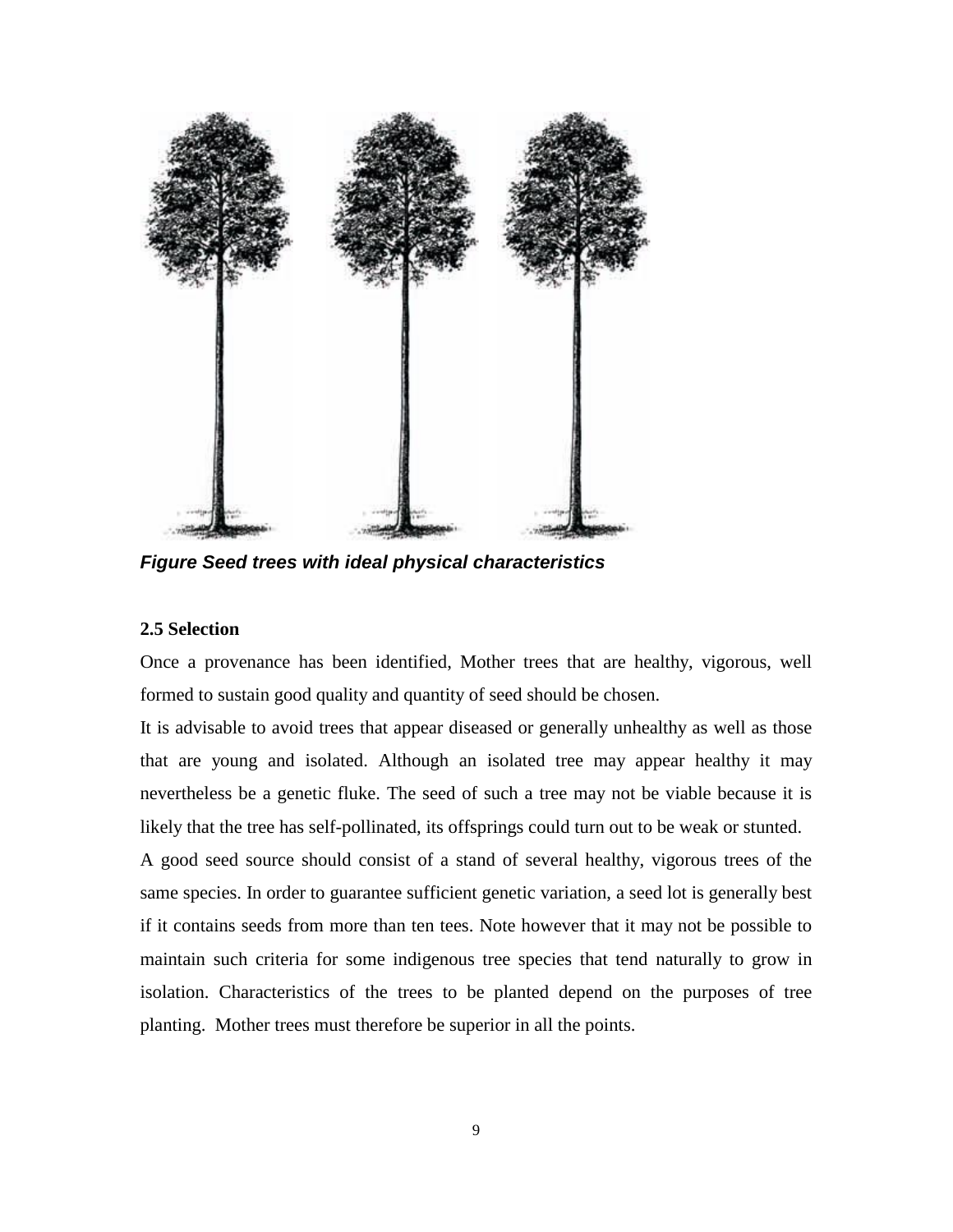#### <span id="page-9-0"></span>**2.6 Seed collection methods**

There are many seed collection methods, and these depend on tree height, thorniness and behaviour of pods once mature.

#### <span id="page-9-1"></span>**2.6.1 Thornless trees whose pods do not burst**

Seed collection in this case is done by either climbing up the tree, from natural seed fall or after shaking the tree. Tree species in this category include: *Acrocarpus fraxinifolia, Cassia spectabilis, Croton megalocarpus, Delonix regia, Ficus natalensis, Grevillea robusta, Jacaranda mimosifolia, Terminalia brownii, Terminalia mentalis, Terminalia pruinoides, Tamrindus indica* and *Sesbania grandiflora.*

#### <span id="page-9-2"></span>**2.6.2 Thorn less trees whose pods burst**

For the trees in this category, seeds must be collected before pods burst and release seeds. In this case, seed collection is done by either climbing the tree or by shaking the tree and collecting fallen seeds. Tree species in this category include: *Albizia anthelmintica, Cassia siamea, Leucena leucocephala and Newtonia hilderbrandtii.*

#### <span id="page-9-3"></span>**2.6.3 Thorny trees whose pods do not burst**

This is done in several ways, seed from natural fall or those that fall after shaking the tree can be collected. Seed can also be collected with the help of pole implements or by use of a ladder. The trees in this category include: *Acacia albida, Acacia gerrardii, Acacia nilotica, Acacia polyacantha, Acacia tortilis, Balanites aegyptiaca, Parkinsonia aculeata*  and *Prosopis juliflora.*

## <span id="page-9-4"></span>**2.6.4 Thorny trees whose pods burst**

The seed in this case must be collected before the pods burst. This means the trees must be climbed and shaken for the seed to fall or a ladder and or pole implemented used. The species in this category include: *Acacia mellifera, Acacia senegal* and *Caesalpinia decapetala.*

#### <span id="page-9-5"></span>**2.7 Seed extraction**

Most seeds collected are contained in cones, fruits or pods. The seeds must therefore be extracted out from their cones or fruits. Grevillea robusta seeds are extracted from the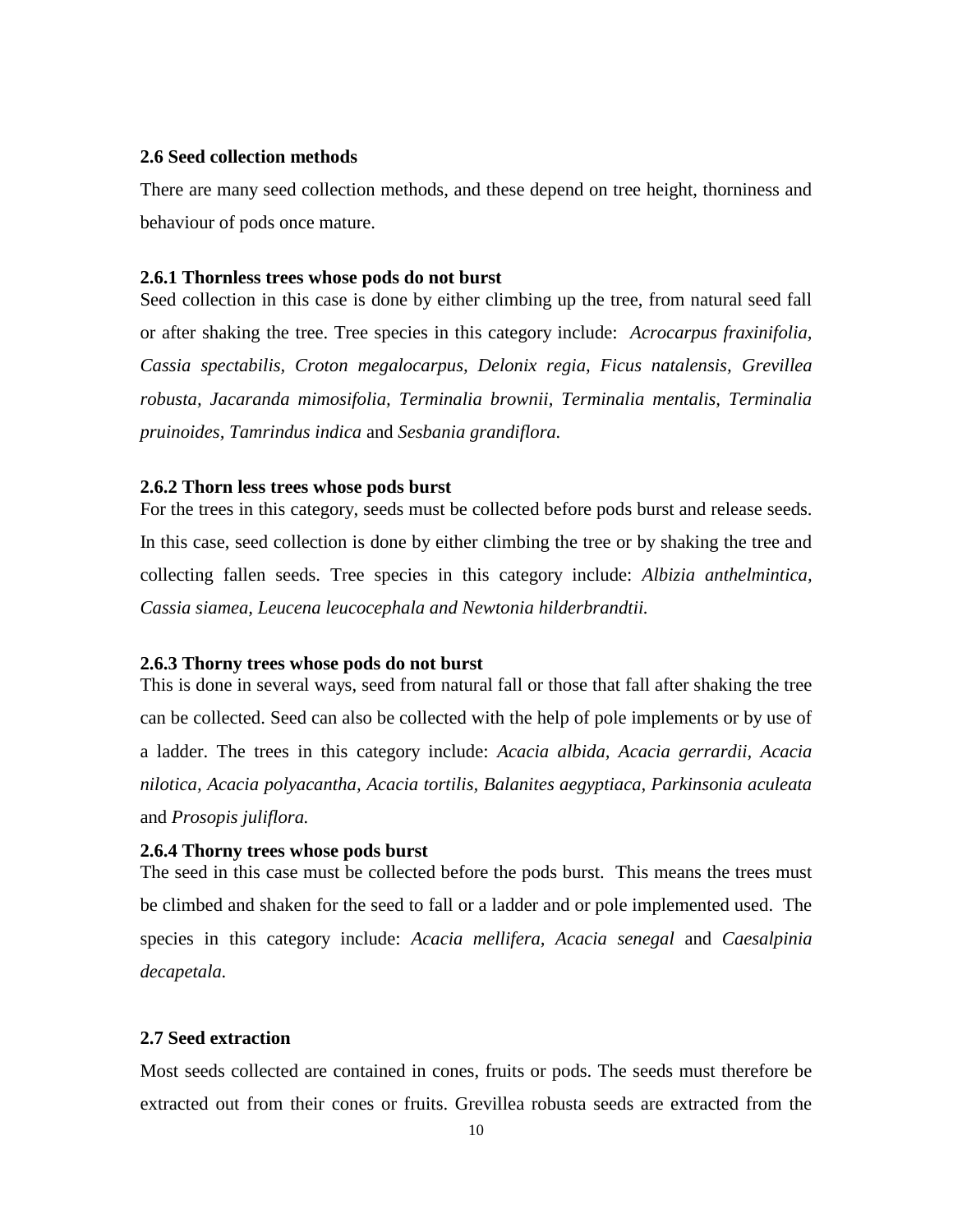capsules. The capsules open when dried in the sun for 7-10 days. The seeds are extracted from open capsules by rubbing them against each other by hand. The extracted seeds are then dried for 3 - 4 days in the sun.

The seeds of *Acacia albida, Acacia gerrardii, Acacia plyacantha, Acacia senegal, Acacia tortilis, Acrocarpus flaxinifolia, Albizia anthelmintica, Caesalpinia decapitala, Cassia siamea, Sesbania grandiflora* and *Sesbania sesban* are thrown out when the pods split open. The pods are therefore collected from the trees as soon as they change colour from green to brown and start splitting from one end. The collected pods are dried for 3-4 days in the sun after which they are put in sacks bounded and tossed around to extract the seeds. Failure to put the seeds in sacks will lead to heavy loss seeds because pods split open by explosive mechanisms and throw out the seeds.

The pods of *Acacia nilotica, A. tortilis* and *Piliostigma thorningii* are dried for 5-7 days, put in a mortar and winnowed to get the seeds. The seeds are dried for 5 days before storing or sowing. The seeds of *Balanites aegyptiaca* and *Tamarindus indica* are collected from the tree put in a large basin with water and sand, the pulp is removed by rubbing the fruits against the sand by use of hand. The seeds are then washed and dried for one week.

For *Cassia spectabilis, Delonix regia* and *Jacaranda mimosifolia* whose pods are very hard, extraction is done by opening the pods with a knife. Before opening, the pods should be dried for 5 - 7 days. The seeds are then dried for 2 - 3 days in the sun. The nut of *Croton megalocarpus* is broken using a stone or hammer to extract the seeds. The seeds are then dried for 3 - 4 days. The pods of *Prosopis juliflora* are heaped on metal sheet. The heap should be about 10 cm high. They are then covered by a layer of grass and then soil. The whole heap is then watered. Prosopsis pods will be attacked by termites. The termites will consume the pulp and the grass leaving the seeds.

The soil will then be removed after 2 weeks and the seeds washed and then dried for 2 - 3 days. The seeds of *Melia azedarach, Terminalia brownii, Terminalia mentalis, Terminalia pruinioides,* after being collected are directly stored.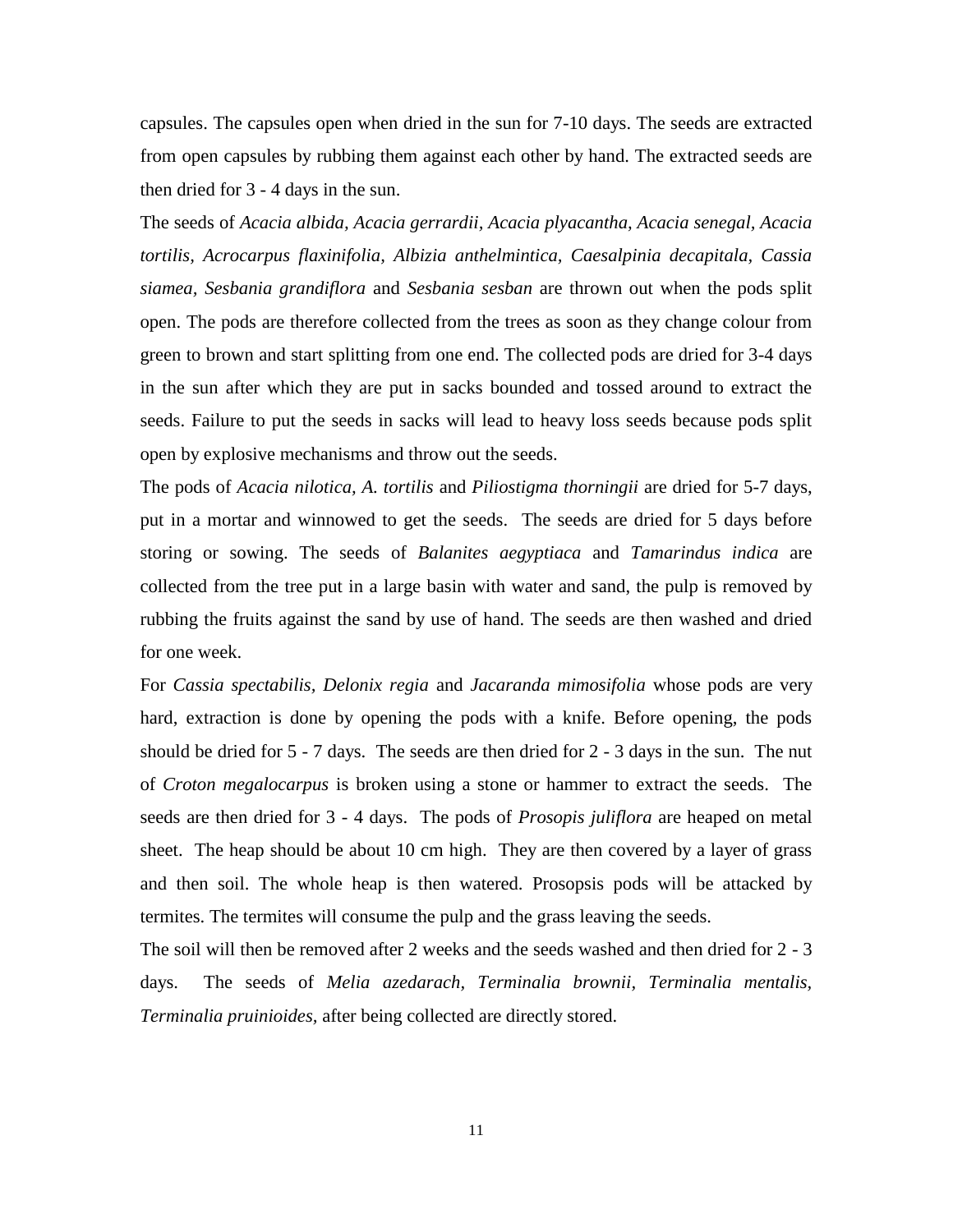#### <span id="page-11-0"></span>**2.8 Cleaning and sorting**

Cleaning and sorting are necessary for good germination and protection against pests and diseases. What should be removed is dirt, immature light seeds and seeds that are rotten, broken, damaged by insects or infested by diseases. They should be removed by hand sorting and if available a fan sorting machine.

## <span id="page-11-1"></span>**2.9 Drying**

Although there are several methods of seed drying, sun drying is the most common. The seeds should not be directly exposed to naked flames. The drying process should be gradual over several days and the seed should be turned every few hours. When the seed is dry, it may be packed in clean, air and moisture tight containers such as polythene bags.

#### <span id="page-11-2"></span>**2.10 Seed testing**

Seed tests are very important to verify the seed quality, vigour and monitoring seed condition from collection through handling to storage. All collected seeds must be tested before storage or dispatch for purity percent, seed weight, moisture content and germination capacity.

#### <span id="page-11-3"></span>**2.10.1 Seed purity analysis**

This is mainly carried out on seeds that have been cleaned and sorted. This is necessary for good germination and protection against diseases. Generally tree seed samples contain impurities such as detached seed structure, leaf particles and other objects. The above analysis is conducted to determine the composition by weight of the sample being tested.

#### <span id="page-11-4"></span>**2.10.2 Direct inspection**

The exterior parts of the seeds are observed closely and carefully. The interior part is observed after the seed coat is cut with a sharp knife. A sample of seeds should be obtained from a well-mixed stock of seed.

#### <span id="page-11-5"></span>**2.10.3 Seed germination**

This is the resumption for active growth in an embryo which results in its emergence from the seed and development of those structures essential in plant growth, in fact the potential germination of seeds is the most important factor of measuring seed quality.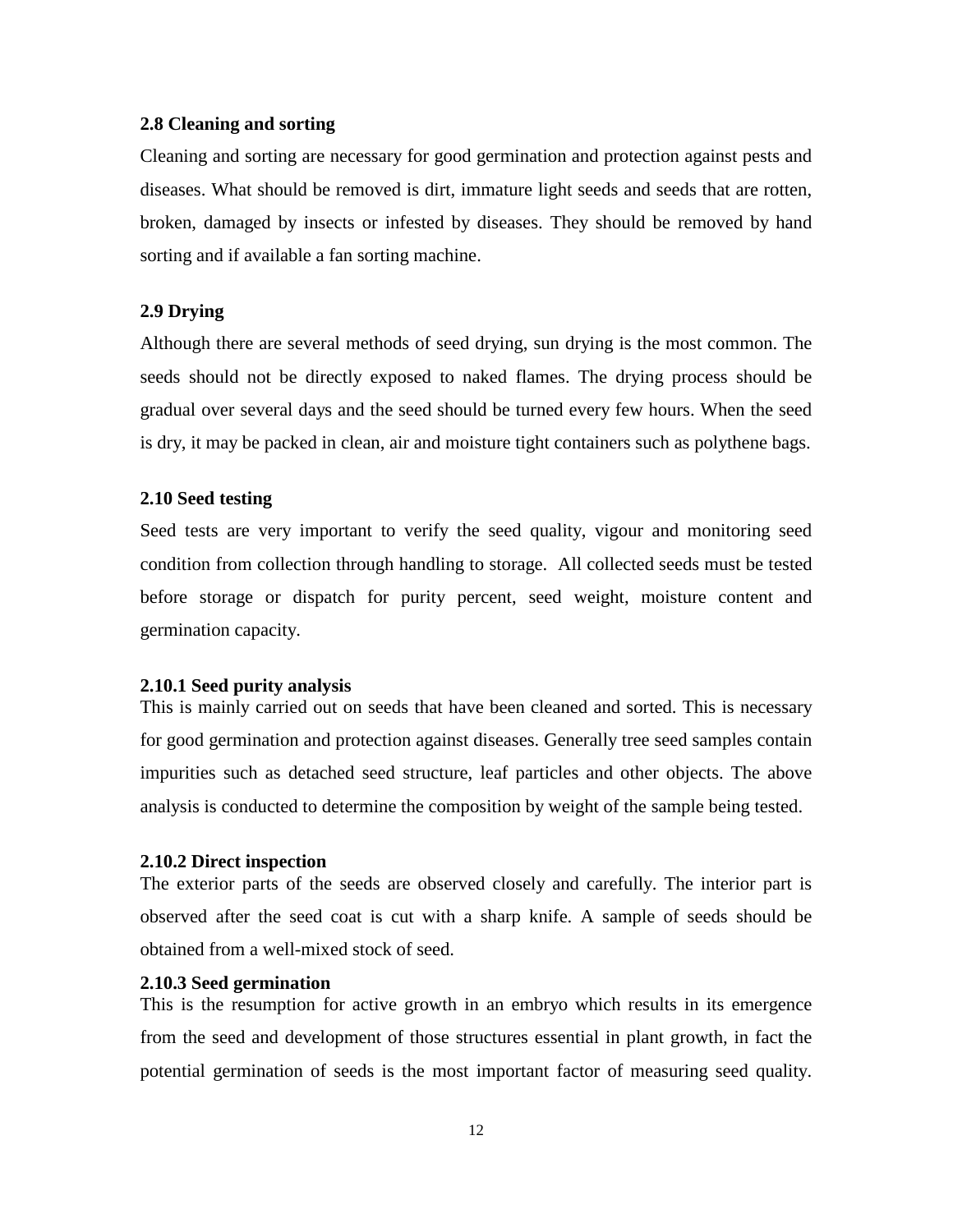The germination test is used as an estimate of the number of seeds, which can germinate at a given time.

#### <span id="page-12-0"></span>**2.11 Seed storage**

Freshly gathered seeds will germinate best, and preferably should be sown as soon as possible. However some seeds may have to be stored for some time, perhaps waiting an appropriate sowing time or for use during a lean year. The seed storage process involves maintaining the viability of a seedlot from collection time till testing or sowing time. The storage longevity of seeds is affected by their storage conditions. The two most important factors in seed storage are keeping them dry and cool. Wet/moist seeds spoil and rot in storage so they must be dried in air first. They are then stored in dry containers such as jars, boxes and bags. The seed storage containers should be kept on wooden shelves.

The collection of seeds showing a high incidence of fungal or insects attack should be avoided. All operations for collection, transport, processing etc. have to be carried out as quickly as possible to ensure seed is not damaged before it goes to storage. The seeds are normally stored at room temperature of  $20^{\circ}$ C.

Some species are sown fresh due to rapid loss of viability. e.g. *Azadirachta indica* (neem) while other species e.g. acacias may be stored for 3-15 years. We must always remember that the most important factors to be considered for seed storage are moisture content and temperature. There are seeds that are killed by excessive drying e.g. *Grevillea robusta, Dovyalis caffra, Azadirachta indica, Ficus benjamina* and *F. Natalensis.*

When using sealed containers, the following must be remembered:-

- a) Moist (wet) seeds must not be sealed.
- b) Air-tight containers should be used for storage.
- c) The container should be clean and dry.
- d) The container should not be opened except when necessary.
- e) It is advisable to keep the container full of seed.
- f) A label on which the name of the species, collection date and place or mother trees are written should be attached to the container.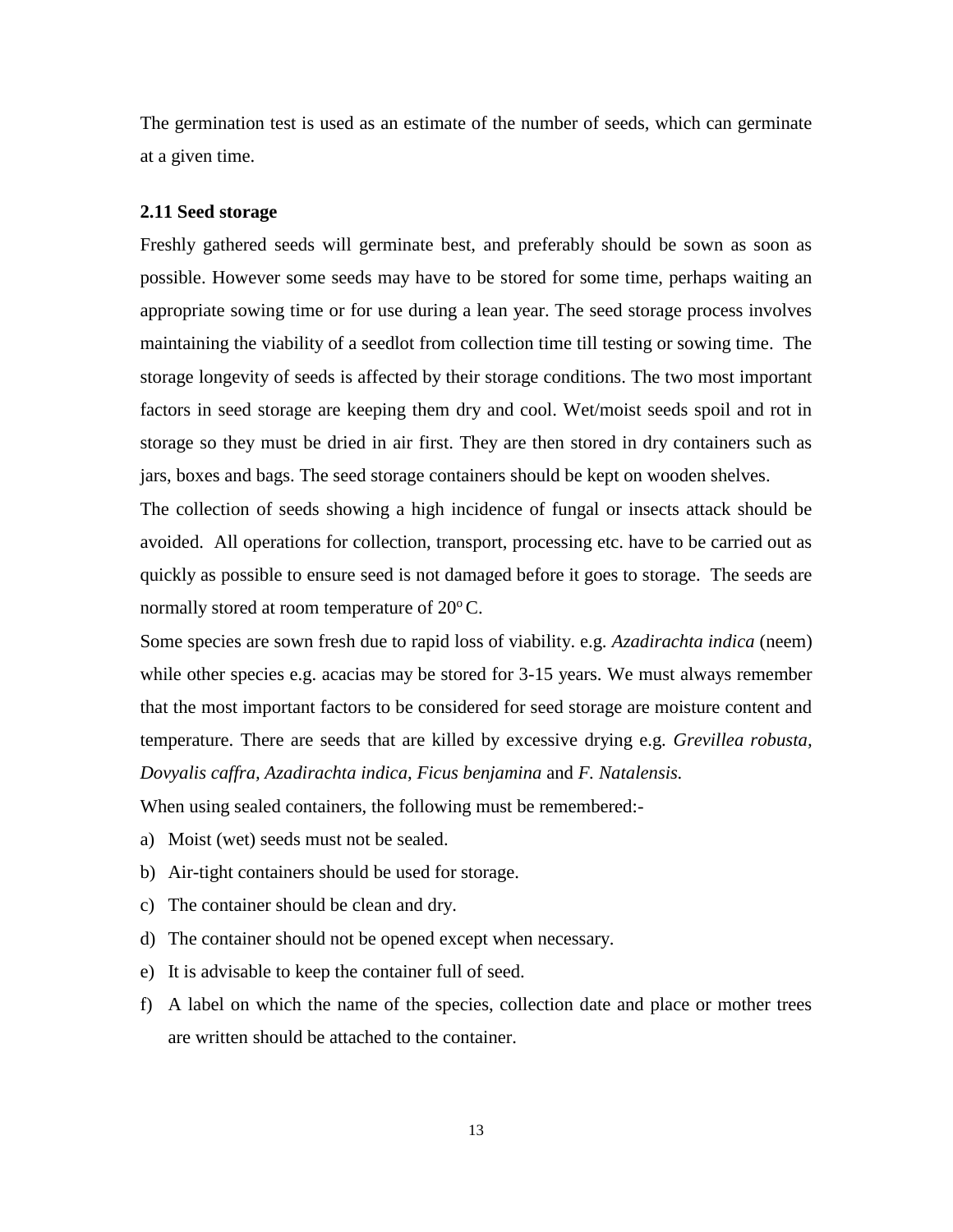#### <span id="page-13-0"></span>**2.12 Seed pretreatment**

Seed pretreatment is recommended for several types of dormant seed to help ensure rapid germination of a maximum number of seeds sown in the nursery. Some seeds will germinate naturally only after a prolonged period; of perhaps two to four weeks in the nursery after they have been exposed to specific moisture, temperature, or light conditions necessary for that species or when the seed coat has rotted. Such seeds are said to be dormant and a number of pretreatment measures can be taken to break their dormancy so as hasten germination. Seeds also become dormant during a period of storage and some pretreatment is necessary to activate the germination process before they are ready for sowing.

#### <span id="page-13-1"></span>**2.12.1 Nipping**

Nipping is the treatment-involving cutting the seed coat to enable moisture to enter the inner parts of the seed. This treatment can be done with nail clippers, fine pliers, knives or a needle. A small scar at the end of the seed indicates the point to nip. One should be careful not to damage the radicle. Sometimes a hot wire is also used in nipping for some species. Nipping may be used to pretreat the following species;

*Acacia albida, Acacia brevispica, Acacia millifera, Acacia nilotica, Acacia polyacantha, Acacia senegal, Acacia tortilis, Acacia xanthophloea, Acrocarpus fraxinifolia, Albizia anthelmintica, Albiziagummifera, Cassia siamea, Cassia spectabilis, Leucaena leucocephala* and *Melia volkensii.*

## <span id="page-13-2"></span>**2.12.2 Soaking in "boiled" water**

This is a frequently used technique whereby the seeds are immersed in boiled water 4-10 times their volume, then the heat source is immediately removed and the soaked seeds are left in water to cool gradually for 12-24 hrs. The method is widely used but it can give erratic results. The optimum soaking time varies between species. This method appears to give good results for Acacia spp. The hot water softens the seed coat making it more permeable to water. The following species may be pretreated using this method. *Acacia senegal, Acacia polyacantha, Leucena leucocephala, Acacia mearnsii, Delonix regia.*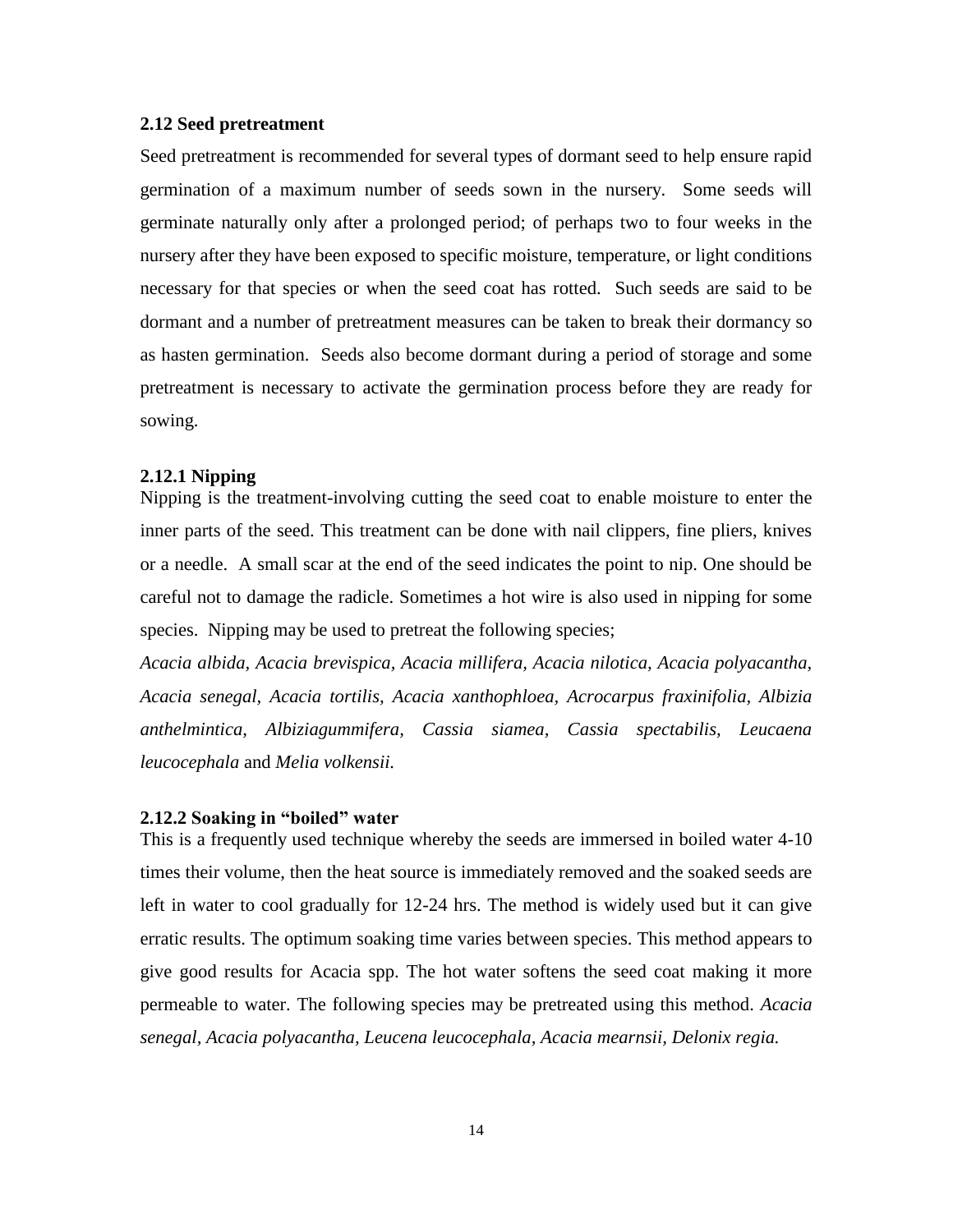## <span id="page-14-0"></span>**2.12.3 Soaking in hot water**

The soaking of seeds in water within a range of  $60^{\circ}$ C-90 $^{\circ}$ C is often as effective as soaking at  $100^{\circ}$ C (boiling water) but there is less chance of damage at the lower temperatures. This method is normally applied for the seeds with hard coats or testa e.g. *Acacia gerrardii, A. mearnsii, A. mellifera, A. xanthophloea, Cassia siamea, Cassia spectabilis, Delonix regia, Leucaena leucocephala, Prosopis juliflora and Tamarindus indica.*

## <span id="page-14-1"></span>**2.12.4 Soaking in cold/warm water**

a) Soaking of seeds in water below or about  $40^{\circ}$ C is effective in promoting germination only in those seeds, which already have a permeable seed coat. In some instances most seeds tend to develop impermeability as they mature or in subsequent storage e.g. Acacia senegal. The following species may be pretreated using cold water: *Tipuana tipu, and ziziphus Mauritania.*

## <span id="page-14-2"></span>**2.12.5 Fresh seeds only**

As it was mentioned earlier some species will not germinate after be4ing stored for some time. These species should be sown very soon after collection e.g *Azadirachta indica, kigelia africana, salvadora persica and warbugia ugandensis.*

## <span id="page-14-3"></span>**2.13 Species that require no treatment**

*Casuarina equisetifolia, Croton megalocarpus, Dalbergia melanoxylon, Eucalyptus spp, Grevillea robusta, jacaranda mimosifolia and Melia azedarach.*

|    | <b>SPECIES</b>          | <b>PRETREATMENT</b>         | <b>GERMINATI</b><br>ON(%) |
|----|-------------------------|-----------------------------|---------------------------|
| 1. | Acacia abyssinica       | 80°C for 15 minutes         | 78                        |
| 2. | Acacia albida           | $80^{\circ}$ C for 3 minute | 39                        |
| 3. | Acacia gerrardii        | Cold water 12 hrs.          | 75                        |
| 4. | Acacia holoicilia       | 80°C for 7 minutes          | 86                        |
| 5. | Acacia mearnsii         | 80°C for 7 minutes          | 69                        |
| 6. | Acacia nilotica         | Nipping                     | 50                        |
| 7. | Acacia polyacantha      | 80°C until water cools      | 77                        |
| 8. | Acacia tortilis         | Nipping                     | 73                        |
| 9. | Acrocarpus flaxinifolia | Nipping                     | 60                        |

**Table 1. Pre-sowing treatments applicable to various tree species**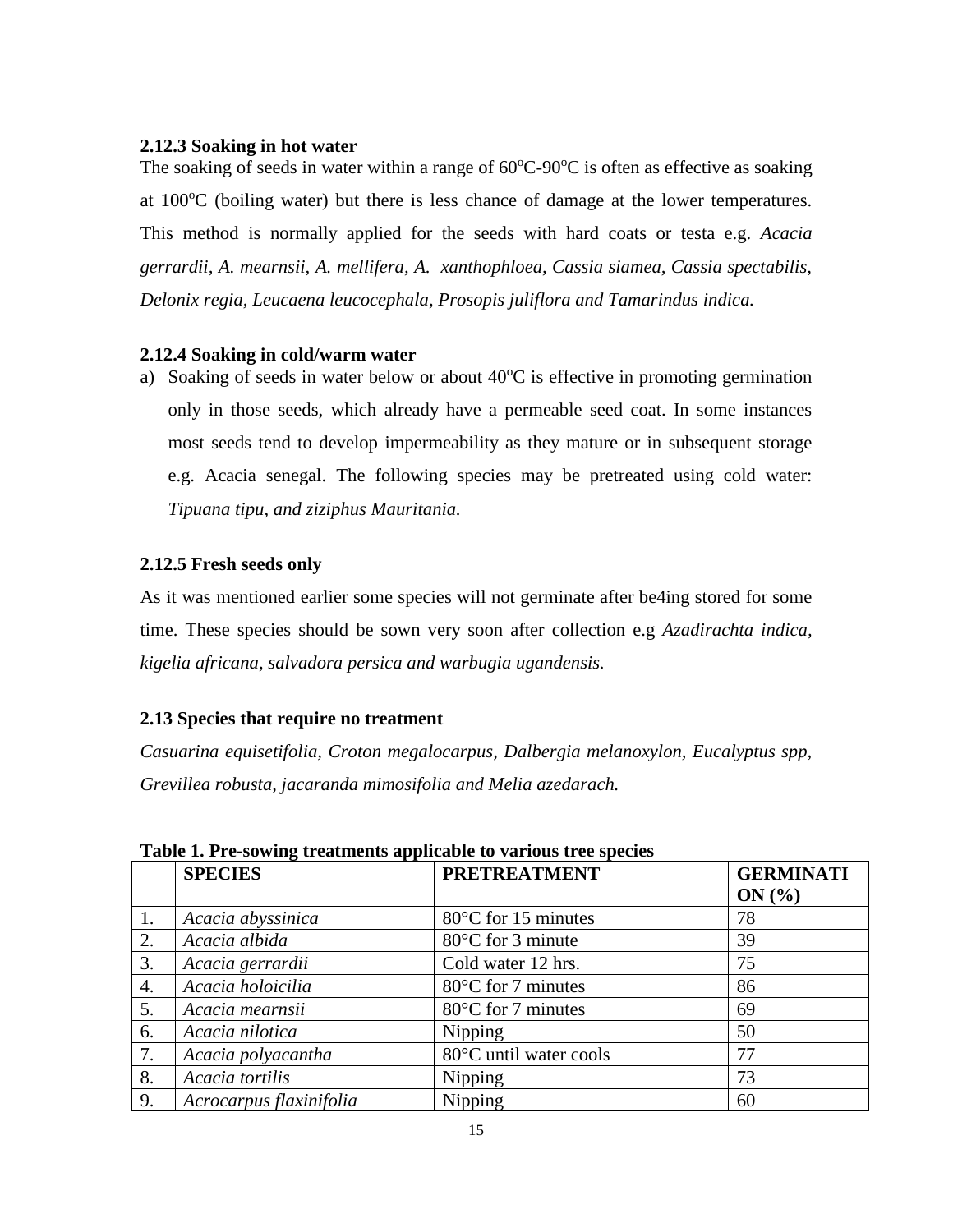| 10. | Azadirachta indica      | None                          | 95 |
|-----|-------------------------|-------------------------------|----|
| 11. | Bombax rhodoghaphalon   | 80°C for 2 minutes            | 57 |
| 12. | Caesalphinia decapetala | $60^{\circ}$ C for 3 minutes  | 75 |
| 13. | Cassia siamea           | 60°C for 20 minutes           | 92 |
| 14. | Cassia spectabilis      | 80°C for 10 minutes           | 68 |
| 15. | Casuarina equisetifolia | None                          | 90 |
| 16. | Croton megalocarpus     | None                          | 99 |
| 17. | Eucalyptus spp.         | None                          | 90 |
| 18. | Jacaranda mimosefolia   | None                          | 69 |
| 19. | Leucaena leucocephala   | $60^{\circ}$ C for 15 minutes | 96 |
| 20. | Melia volkensii         | Nipping                       | 27 |
| 21. | Parkinsonia aculeate    | 80°C for 3 minutes            | 86 |
| 22. | Phoenix reclinata       | $60^{\circ}$ C for 15 minutes | 18 |
| 23. | Prosopis juliflora      | 80°C for 15 minutes           | 84 |
| 24. | Sesbania grandiflora    | Cold water 12 hrs.            | 74 |
| 25. | Sesbania sesban         | None                          | 86 |
| 26. | Tamarindus indica       | $60^{\circ}$ C for 3 minutes  | 95 |
| 27. | Terminalia brownii      | Nipping                       | 39 |
| 28. | Terminalia catappa      | $60^{\circ}$ C for 3 minutes  | 90 |
| 29. | Terminalia mentalis     | 80°C for 15 minutes           | 49 |
| 30. | Terminalia prunioides   | Nipping                       | 5  |
| 31. | Terminalia spinosa      | 80°C for 3 minutes            | 13 |

## <span id="page-15-0"></span>**3.0 NURSERY TECHNIQUES**

The success of seedling production in the nursery not only depends on efficient management or resources but also availability of the resources in the right quality and quantity.

## <span id="page-15-1"></span>**3.1 Factors that influence siting of a nursery**

- (1) Accessibility
- (2) Good drainage
- (3) Source of good fertile soil
- (4) Reliable source of water
- (5) Security

# <span id="page-15-2"></span>**3.2 Nursery facilities and layout**

- 1) Storage for keeping the nursery tools safely and in good condition
- 2) Fencing around the nursery to keep livestock and intruders away
- 3) Water tank or drums for water storage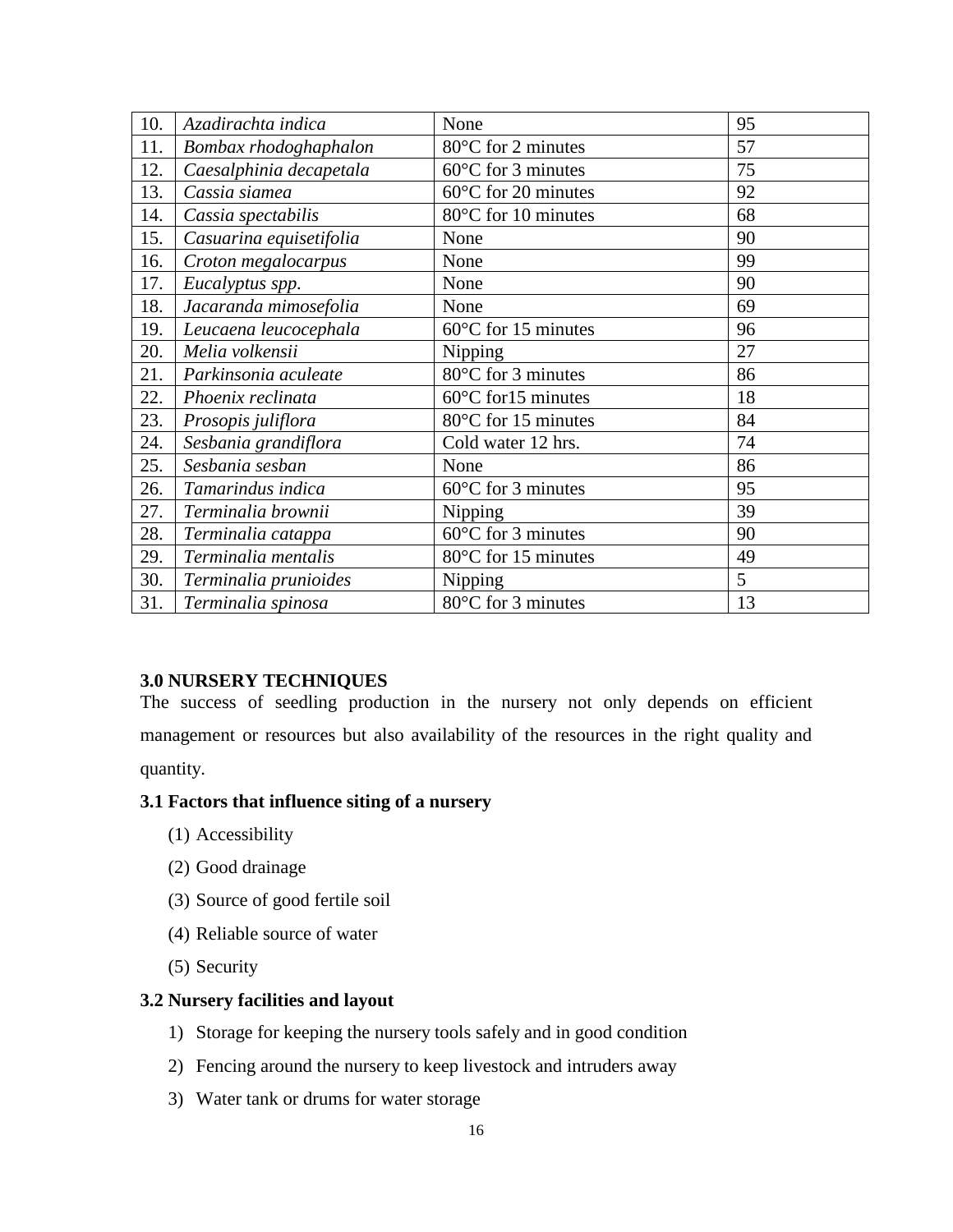- 4) Offices
- 5) Green house
- 6) Potting shed
- 7) Carpentry workshop
- 8) Seed store



**Figure 1: Nursery layout**

#### <span id="page-16-0"></span>**3.3 Tools required**

The following tools should always be available for use at any given time. It is the responsibility of the nursery manager to find out how many of each will be required during the season and therefore be acquired in time. Tools include: rakes, jembes, watering cans, wheelbarrows, pruning knives, sharpening files, soil sieves, shovels, pangas, jerrycans, etc.

#### <span id="page-16-1"></span>**3.4 Time to start Nursery work**

The time to start work at the nursery is dependent on the time to plant seedlings. There must be enough time for the seedlings to grow to plantable size, secondly, availability of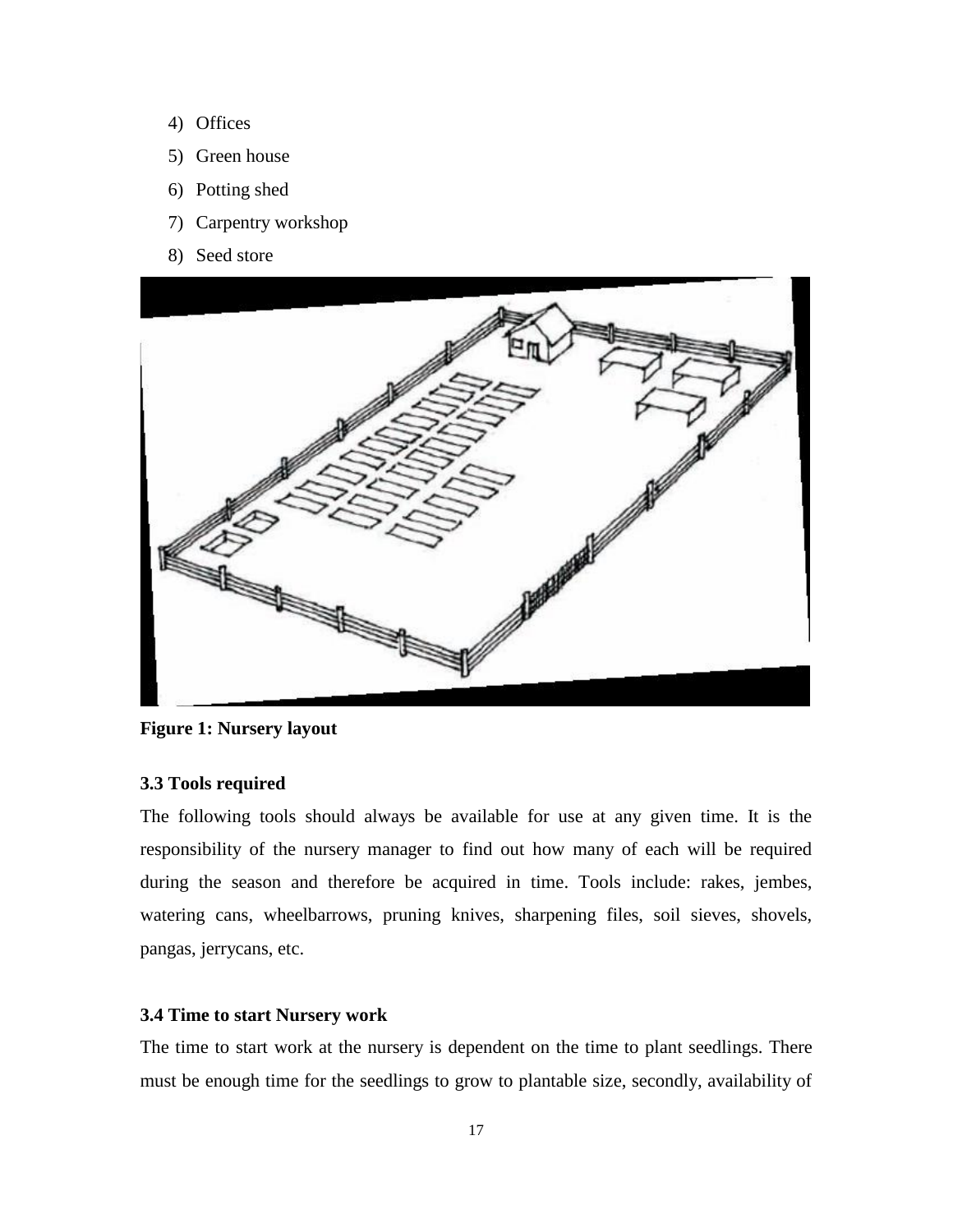labour should be considered since initial labour input for bed construction, soil collection, procurement of tools and materials etc. It is a lot much higher than daily operation activities. It is important that work is started in January-March for some of the slow growing species to reach plantable sizes by the onset of rains in October. (Appendix 2)

#### <span id="page-17-0"></span>**3.5 Soil mixing and preparation for sowing**

In the preparation of the soil mixture it should take into consideration the fact that this is a semi-arid area and that the soil in the field is usually poor in nutrients. As much as possible, the seedling growing in the nursery should meet the soil will experience in the field. The soil would be collected from a forest areas. The soil must have good physical structure and humus content. The surface layer consisting of grass, sticks, roots is removed to a depth of 10cm; the depth at which soil is collected. It is important that the soil is collected 2-3 months prior to potting so that the organic matter can decay and the seeds of weeds germinate can be removed easily, and soil must be sieved before mixing to remove stones, branches, roots and other unnecessary matters. However, roots and other unnecessary matters. However if it is late, sieving should be recommended immediately after collection of soil. The soil is mixed with cow manure in the ratio of soil to one part manure.

## **Figure 1: Soil mix ratio**

#### <span id="page-17-1"></span>**3.6 Potting media quantity calculations**

A nursery manager should be in a position to know the quantity of soil and manure that he may require to raise a given number of seedlings. The quantity of two mainly depends on the pot size, mixing ratio, number of seedlings required and survival ration is 70% and pot size is 4" x 7". Soil mixture can be computed as follow;-

Total soil quantity  $(m^3) = A X B X C$ D

Where  $A =$  Capacity of pot  $B =$  Mixing ratio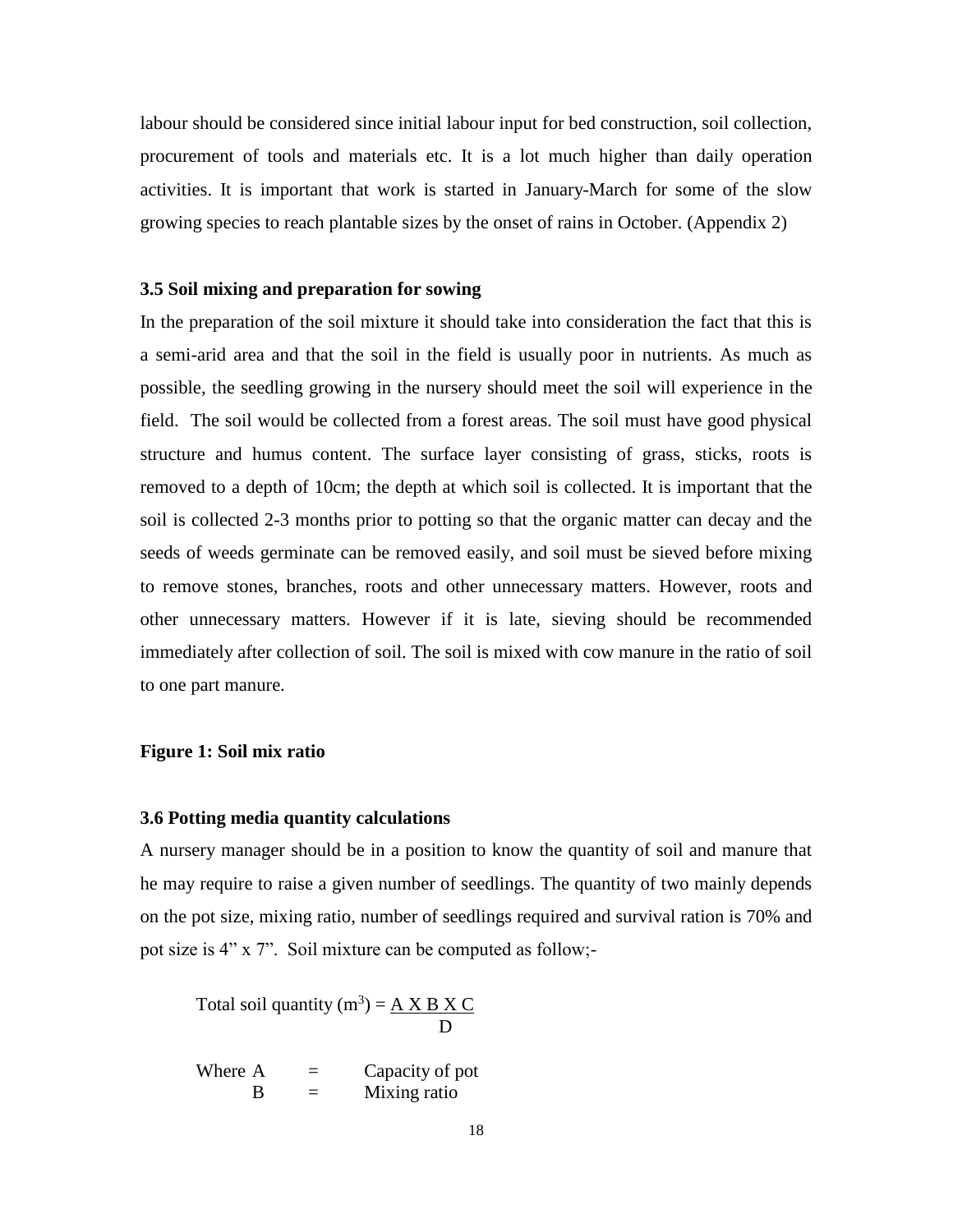| C | No. of seedlings required |
|---|---------------------------|
| D | Survival ratio            |

## <span id="page-18-0"></span>**3.7 Potting**

Potting is done in polythene tubes (normally (4 x 7) clear or black in colour. It is important that they are open at the bottom to facilitate root development and movement of water. The pots should be filled in such a way that ¾ of the lower bottom of the pot is compacted to ensure that the pot does not bend and spill the contents when it is being carried. The top is not compacted so much because compaction will not only make seed sowing difficult but also lead to localized resistance to root penetration (fig.3-2). The pots are filled to the brim because the level of the soil goes down after watering. The soil mixture should be moist but not wet when preparing. A little water may be added to make it moist for easy potting. Potting under shade ensure that the soil does not loose moisture fast. The working efficiency is also higher under shade considering the high temperature in these areas.



Figure 2: Compaction of the soil in the pot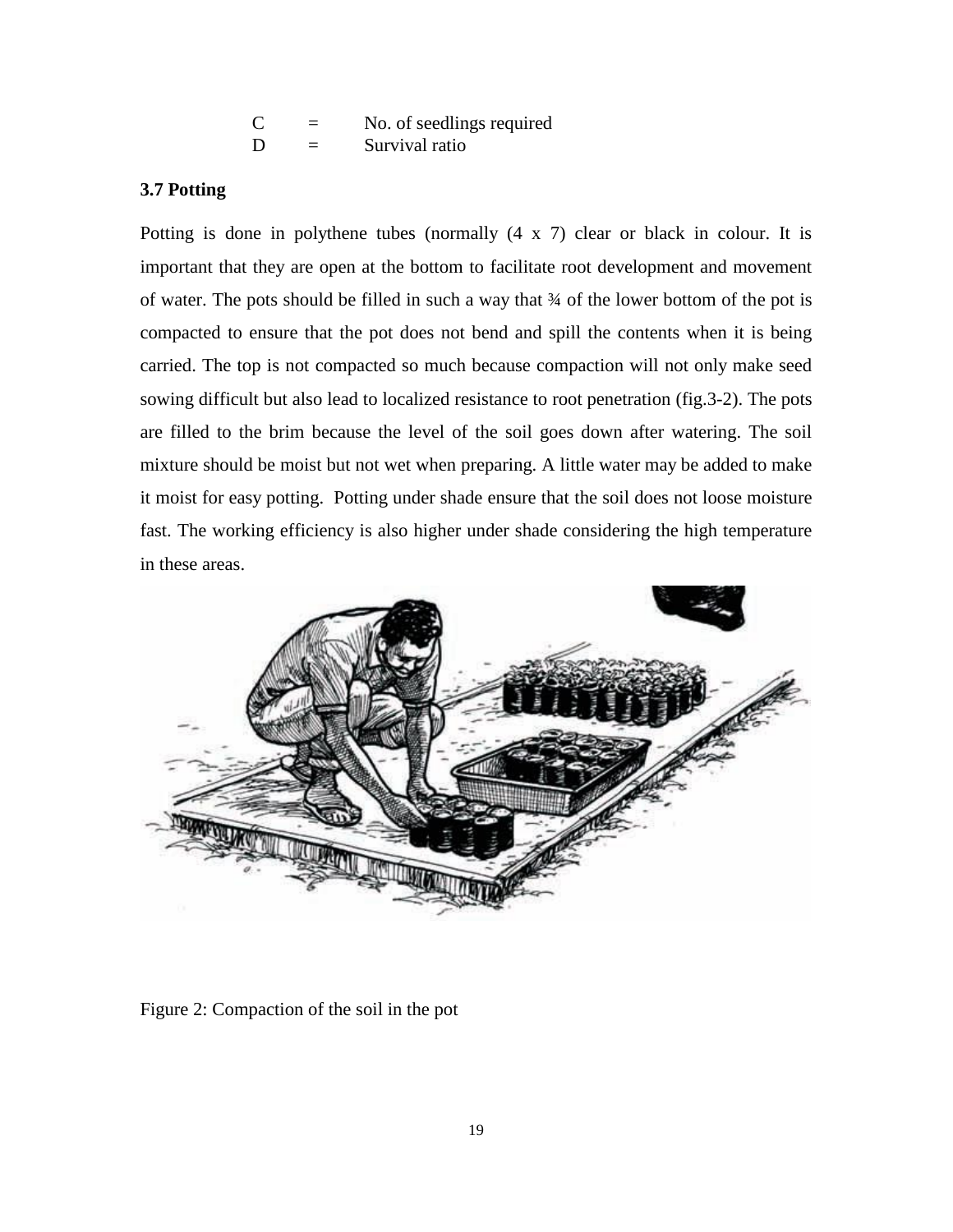# <span id="page-19-0"></span>**3.8 Seed sowing schedules**

The time for sowing a specific type of seed depends mainly on the time it takes to attain plantable size. In this case, the plantable size stock is 30 to 50 centimeters. From KEFRI/JICA research partnership, schedules for various dry land species have been developed as shown in the table below:

| No. | <b>Species</b>           | <b>Month</b>   |   |                         |   |   |   |   |
|-----|--------------------------|----------------|---|-------------------------|---|---|---|---|
|     |                          | $\overline{2}$ | 3 | $\overline{\mathbf{4}}$ | 5 | 6 | 7 | 8 |
| 1.  | Acacia abyssinica        |                |   |                         |   |   |   |   |
| 2.  | Acacia gerradii          |                |   |                         |   |   |   |   |
| 3.  | Acacia nilotica          |                |   |                         |   |   |   |   |
| 4.  | Acacia polyacantha       |                |   |                         |   |   |   |   |
| 5.  | Albizia amara            |                |   |                         |   |   |   |   |
| 6.  | Albizia anthelmintica    |                |   |                         |   |   |   |   |
| 7.  | Azadarachta indica       |                |   |                         |   |   |   |   |
| 8.  | Senna siamea             |                |   |                         |   |   |   |   |
| 9.  | Senna spectabilis        |                |   |                         |   |   |   |   |
| 10. | Croton Megalocarpus      |                |   |                         |   |   |   |   |
| 11. | Dalbergia melanoxylon    |                |   |                         |   |   |   |   |
| 12  | Eucalyptus camaldulensis |                |   |                         |   |   |   |   |
| 13  | Gmelina arborea          |                |   |                         |   |   |   |   |
| 14. | Grevillea robusta        |                |   |                         |   |   |   |   |
| 15. | Melia volkensii          |                |   |                         |   |   |   |   |
| 16. | Parkinisonia aculeata    |                |   |                         |   |   |   |   |
| 17. | Prosopis juliflora       |                |   |                         |   |   |   |   |
| 18. | Tamarindus indica        |                |   |                         |   |   |   |   |
| 19. | Terminalia brownii       |                |   |                         |   |   |   |   |
| 20. | Terminalia mentalis      |                |   |                         |   |   |   |   |
| 21. | Osyris lanceolata        |                |   |                         |   |   |   |   |
| 22. | Terminalia prunoiodes    |                |   |                         |   |   |   |   |
| 23. | Moringa oleifera         |                |   |                         |   |   |   |   |
| 24. | Delonix regia            |                |   |                         |   |   |   |   |

**Table 2: Sowing schedule of different tree species in the ASALs of Eastern Kenya**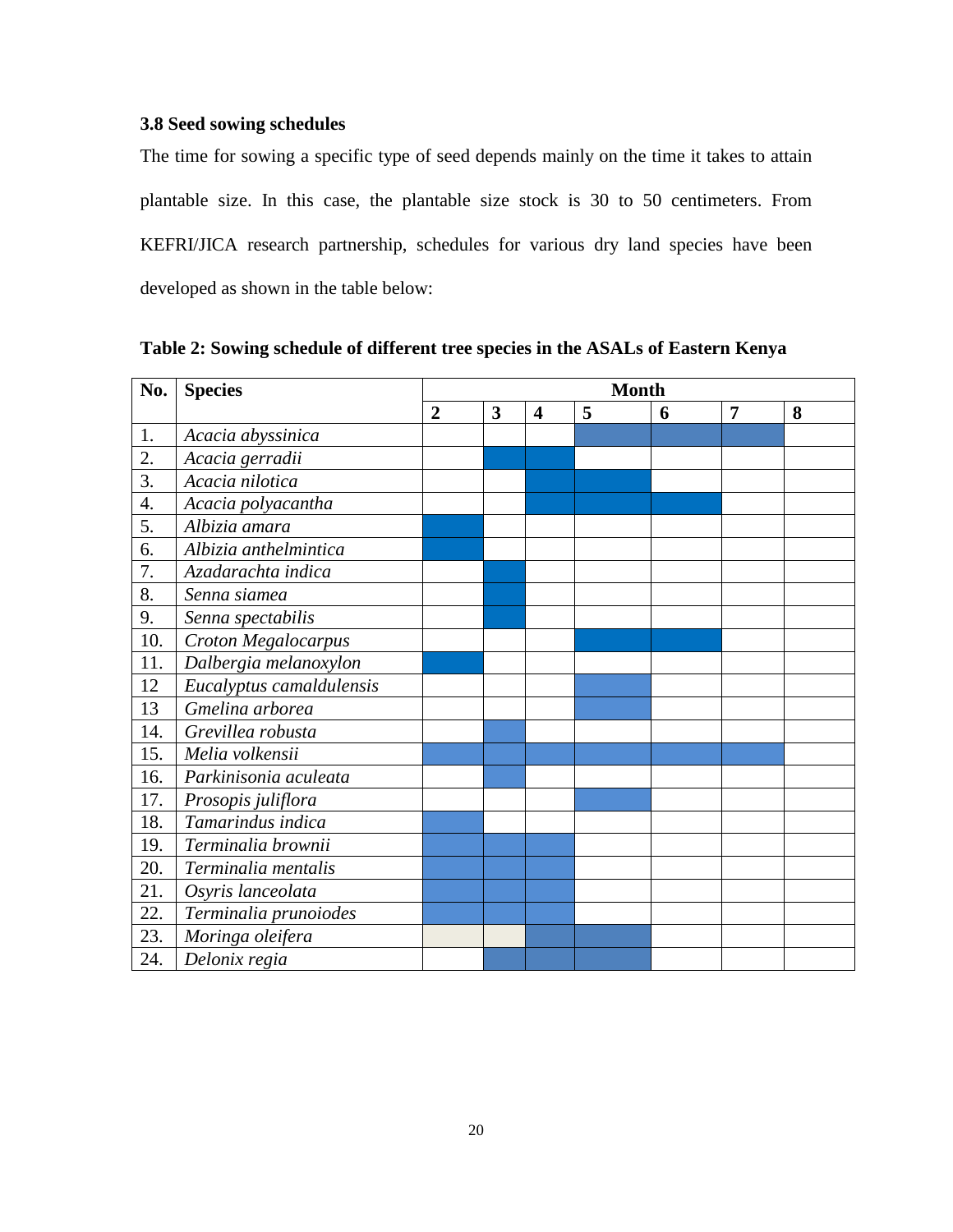## <span id="page-20-0"></span>**3.9 Timing**

This is particularly important for seedlings to attain a plantable size of between 30-50cm at planting. The main reason for this is for the seedlings to develop a proportionate root system. Very small seedlings have been found to wither and die because of poorly developed root systems. This is particularly so if the rains fade of immediately after planting. Overgrown seedlings at the nursery level tend to die because the root systems are not able to support the large shoots in terms of nutrients and moisture requirements. It is therefore important that a seed sowing programme that takes into account the growth rate of specific species is developed and properly followed.

The following table shows the seed sowing schedule for some ASAL species in Kitui Kenya

| $\frac{1}{2}$<br>No. of months before planting date | <b>Species</b>                 |
|-----------------------------------------------------|--------------------------------|
| 18 months                                           | Acacia plectocarpa (No. 16182) |
| 16 months                                           | Albizia anthelmintica          |
|                                                     | Cupressus pyramidalis          |
|                                                     | Newtonia hildebrandtii         |
| 12 months                                           | Terminalia pruniodes           |
| 11 months before                                    | Acacia pendula (No. 11225)     |
|                                                     | Albizia amara                  |
|                                                     | Azadirachta indica             |
|                                                     | Bauhinia thorngii              |
|                                                     | Terminalia brownii             |
| 10 months before                                    | Acacia holoicilica             |
|                                                     | Acacia tortilis                |
|                                                     | Cassia spectabilis             |
|                                                     | Balanites aegyptiaca           |
|                                                     | Gmelina arborea                |
| 9 months before                                     | Acacia gerrardii               |
|                                                     | Acacia juliflora               |
|                                                     | Acacia pendula (N0. 11223)     |
|                                                     | Acrocarpus fraxinifolia        |
|                                                     | Dalbergia melanoxylon          |
|                                                     | Delonix regia                  |
|                                                     | Grevillea robusta              |
|                                                     | Melia azedarach                |
|                                                     | Tamarindus indica              |
|                                                     | Terminalia mentalis            |

**Table 3: Sowing schedule (Tiva nursery)**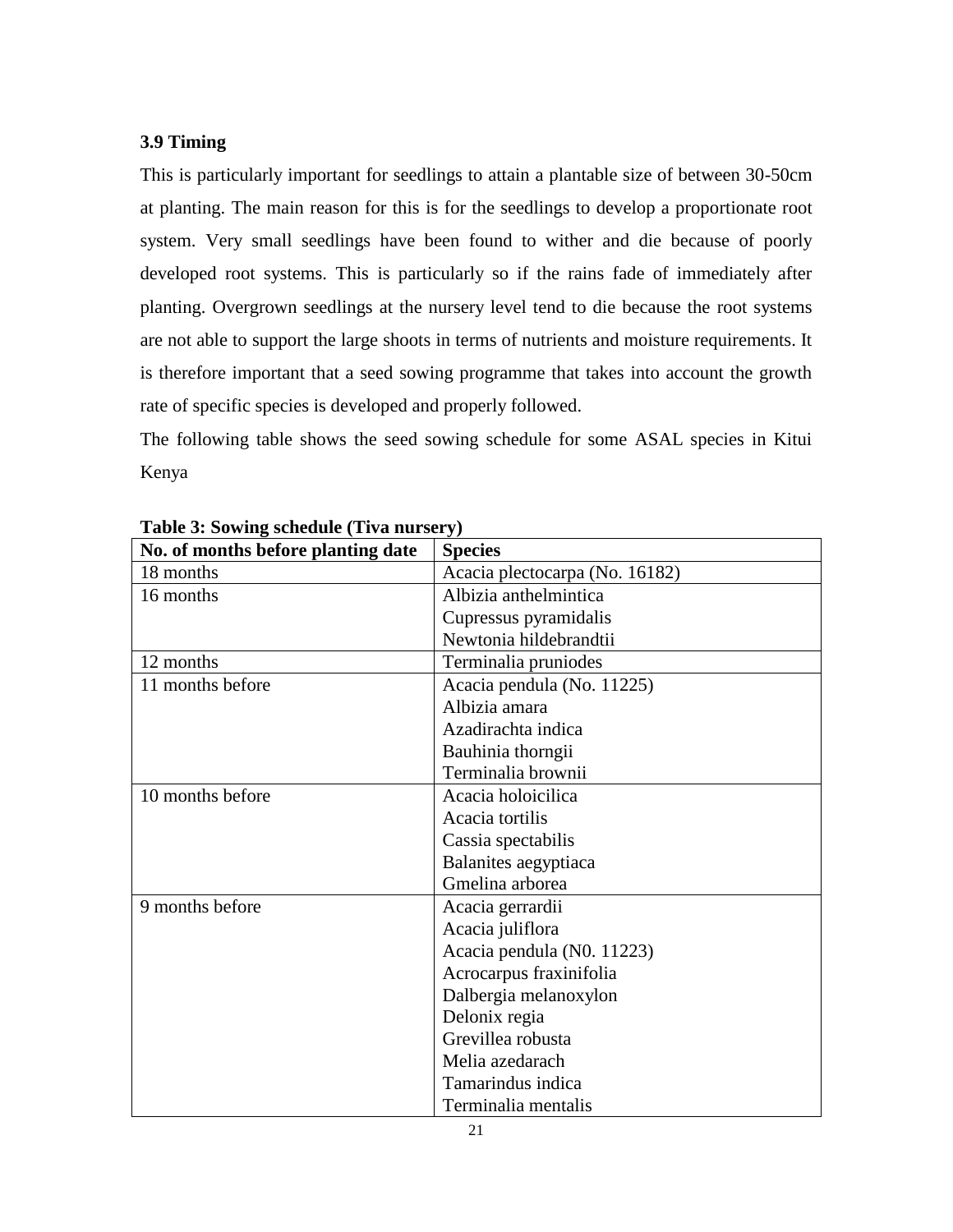| 8 months before | Acacia harpophylla (no. 15100) |
|-----------------|--------------------------------|
|                 | Acacia pendula (No, 10426)     |
|                 | Acacia salicina (No. 16293)    |
|                 | Caesalpinia decapetala         |
|                 | Croton megalocarpus            |
|                 | Cassia siamea                  |
|                 | Eucalyptus brevifolia          |
|                 | Parkinsonia aculeate           |
|                 | Terminalia catappa             |
|                 | Terminalia spinosa             |
| 7 months before | Acacia albida                  |
|                 | Acacia nilotica                |
|                 | Acacia polyacantha             |
|                 | Acacia salicina (No. 15465)    |
|                 | Acacia xanthophloea            |
|                 | Casuarina equisetifolia        |
|                 | Mellia volkensii               |
|                 | Prosopis juliflora             |
|                 | Sesbania grandiflora           |
| 6 months before | Acacia senegal                 |
|                 | Dovyalis caffra                |
|                 | Eucalyptus paniculata          |
| 5 months before | Eucalyptus camaldulensis       |
|                 | Eucalyptus tereticornis        |
|                 | Schinus molle                  |
| 4 months before | Acacia abyssinica              |
|                 | Sesbania sesban                |
|                 | Leucaena leucocephala          |

# <span id="page-21-0"></span>**3.10 Sowing**

Use of potted seedlings for re-afforestation is a very expensive venture as compared to the use of bare–root seedlings. This is due to the cost of pots, pot filling, transportation of pots and arrangement. However, in order to attain a high survival percentage in the field, there is not much choice but to produce seedlings in pots.

## <span id="page-21-1"></span>**3.10.1 Direct sowing**

This is done for medium to large sized seeds. The following table shows some of the species that can be sown directly.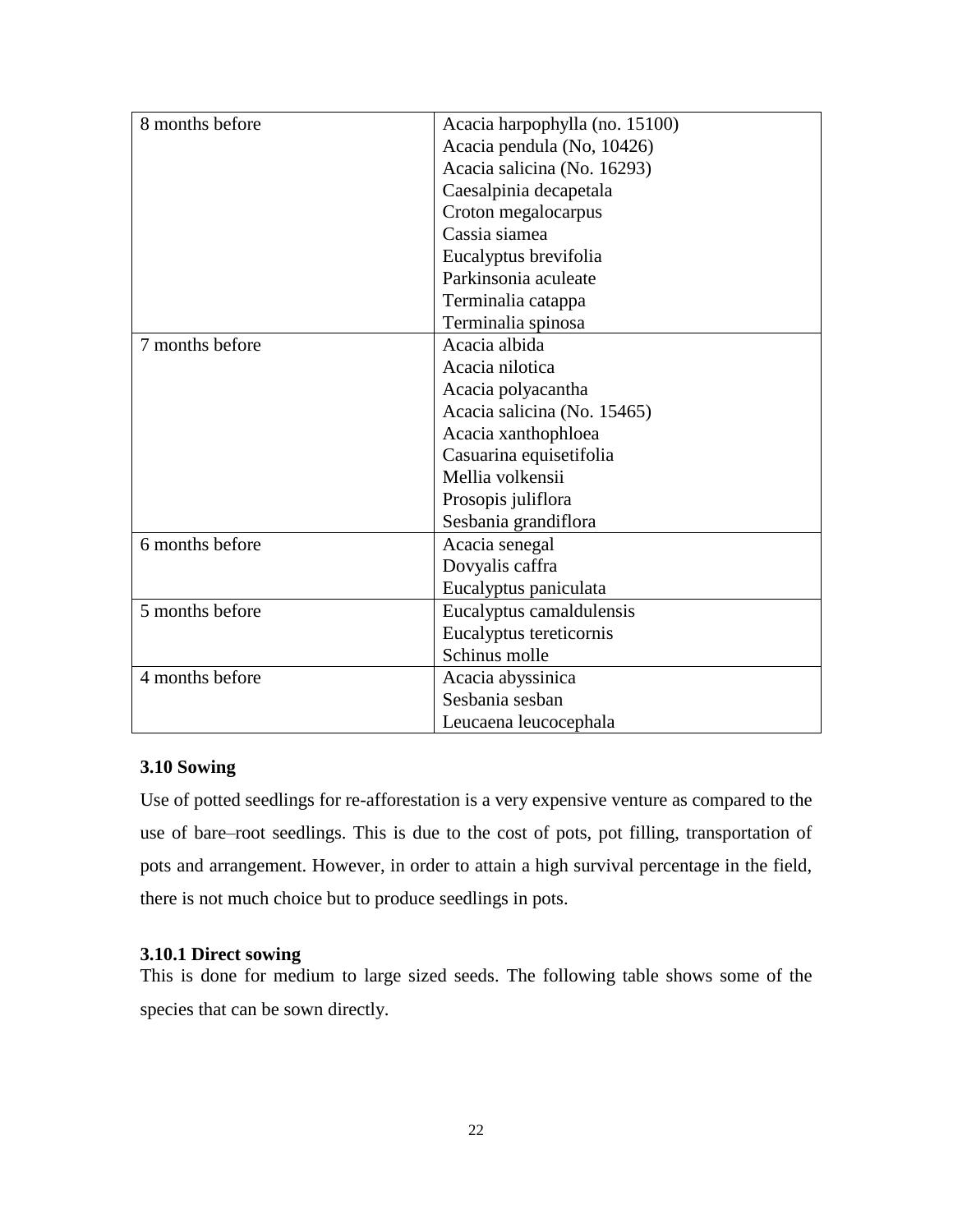| 1.               | Acacia abyssinica            |
|------------------|------------------------------|
| 2.               | Acacia hypophylla No. 15100  |
| 3.               | Acacia juliflora No. 14890   |
| $\overline{4}$ . | Acacia nilotica              |
| 5.               | Acacia pendula 11225         |
| 6.               | Acacia plectocarpa No. 16182 |
| 7.               | Acacia polyacantha           |
| 8.               | Acacia pruinoicarpa No. 7889 |
| 9.               | Acacia salicina No. 15465    |
| 10.              | Acacia salicina No. 16293    |
| 11.              | Acacia stenophylla           |
| 12.              | Acacia tortilis              |
| 13.              | Acacia torulosa No. 47490    |
| 14.              | Acacia tunida No. 17181      |
| 15.              | Acrocarpus fraxinifolia      |
| 16.              | Albizia amara                |
| 17.              | Albizia anthelmintica        |
| 18.              | Azadirachta indica           |
| 19.              | Caesalpinia decapetala       |
| 20.              | Cassia siamea                |
| 21.              | Cassia spectabilis           |
| 22.              | Carica papaya                |
| 23.              | Croton megalocarpus          |
| 24.              | Delonix regia                |
| 25.              | Gmelina arborea              |
| 26.              | Grevillea robusta            |
| 27.              | Melia azedarach              |
| 28.              | Newtonia hildebrandtii       |
| 29.              | Parkinsonia aculeate         |
| 30.              | Sessbania grandiflora        |
| 31.              | Tamarindus indica            |
| 32.              | Terminalia brownii           |
| 33.              | Terminalia catappa           |

**Table 4. Species that are directly sown**

# <span id="page-22-0"></span>**3.10.2 Sowing into special transplant beds**

For medium sized seeds which are difficult to germinate, sowing is done on seed beds and later pricked out into pots. The following table shows some of the species that can be transplant beds.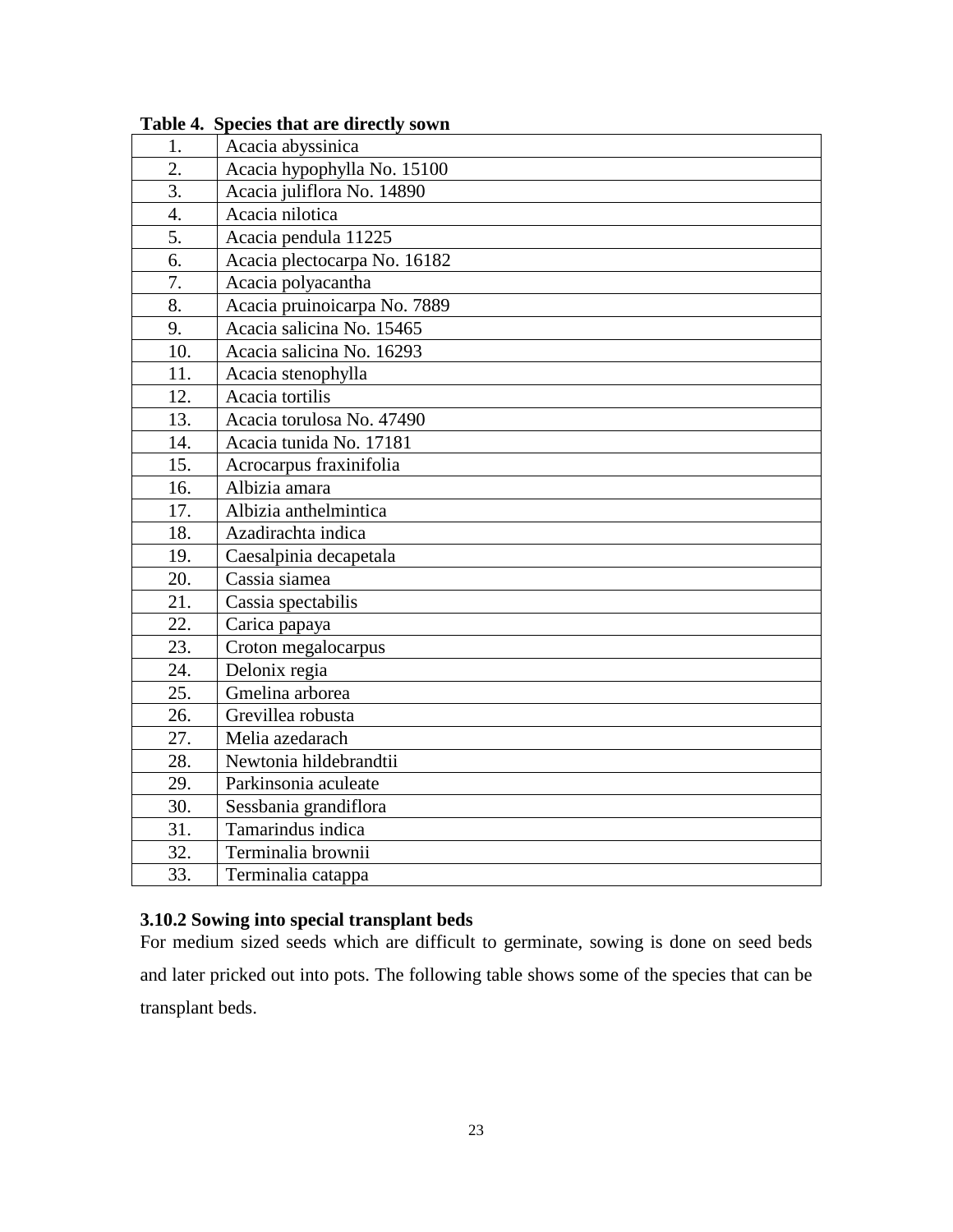| 1.  | Acacia gerrardii        |
|-----|-------------------------|
| 2.  | Acacia polyacantha      |
| 3.  | Cassia siamea           |
| 4.  | Cassia spectabilis      |
| 5.  | Casuarina equisetifolia |
| 6.  | Croton megalocarpus     |
| 7.  | Cupressus pyramidalis   |
| 8.  | Dovyalis caffra         |
| 9.  | Grevillea robusta       |
| 10. | Jacaranda mimosifolia   |
| 11. | Leaucaena leucocephala  |
| 12. | Schinus molle           |
| 13. | Sesbania grandiflora    |
| 14. | Sesbania sesban         |
| 15. | Tamarindus indica       |
| 16. | Terminalia mentalis     |
| 17. | Terminalia prunioides   |
| 18. | Terminalia spinosa      |

## **Table 5: Species that are sown in seed beds**

### <span id="page-23-0"></span>**3.10.3 Sowing in seed boxes**

This is done for very fine and light seeds. Since these seeds are very small, it is important that these seeds are mixed with fine dry sand. The mixture is then broadcast on the bed. This ensures uniform distribution of the seeds. On germination, the seedlings are pricked out into pots in the nursery. The table below shows some of the species raised in seed boxes.

| 1.  | Acacia abyssinica            |
|-----|------------------------------|
| 2.  | Acacia holoicilica           |
| 3.  | Acacia juliflora No. 14890   |
| 4.  | Acacia pendula No. 10426     |
| 5.  | Acacia pendula No. 11223     |
| 6.  | Allocasuarina sp (caprestri) |
| 7.  | Casuarina equisetifolia      |
| 8.  | Calltris robusta             |
| 9.  | Dalbergia melanoxylon        |
| 10. | Dovyalis caffra              |
| 11. | Eucalyptus brevifolia        |
| 12. | Eucalyptus tereticornis      |
| 13. | Eucalyptus paniculata        |

## **Table 6: Species that are sown in seed boxes**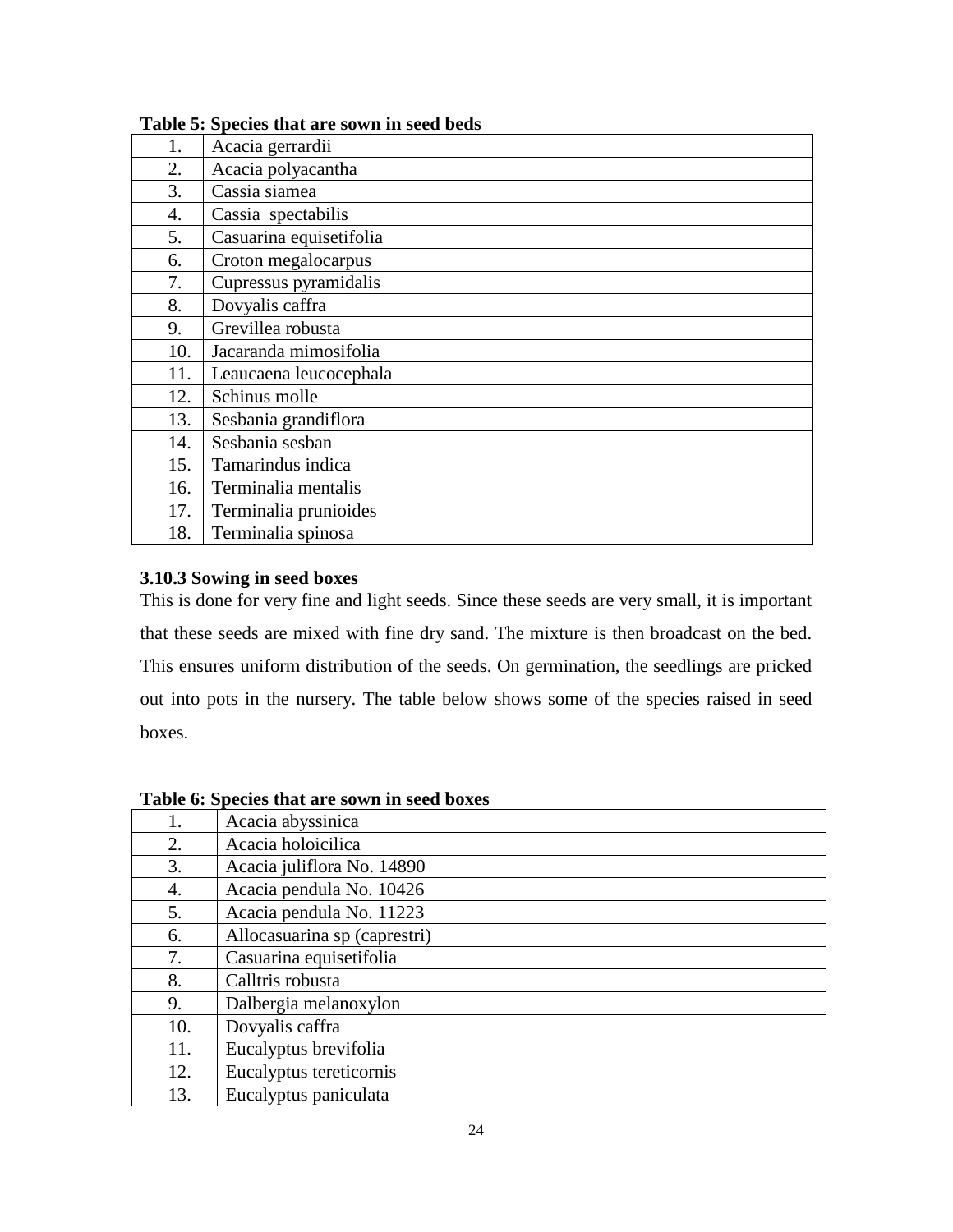| 14. | Melia vilkensii    |
|-----|--------------------|
| 19. | Prosopis juliflora |
|     | Terminalia spinosa |

**Note:** Sowing depth is a very important aspect to be considered when sowing seeds. This is because when seeds are sown too deep in the soil they take a longer time before emerging from the soil, and they may produce uneven seedlings. Uniform sowing is therefore important for production of uniform sized seedlings.

# <span id="page-24-0"></span>**3.11 Pricking out**

Seeds sow in boxes and seed beds once germinated have to be transferred into pots a process known as pricking out. Seedlings should be pricked out at the cotyledon or first leaf stage. When pricking out, the tender seedlings should be held with a lot of care preferably by the leaves not the collar or stem. Before seedlings are pricked out they must be well watered. This also applies to after pricking out is done under shade. Only healthy seedlings which have been uprooted from the seed-bed awaiting pricking into the pots should be kept in a tin or any other maturation container.

## **Figure 3: Pricking out**

## **Pricking out process**

- 1. Water the seedbed properly before pricking out.
- 2. Take an empty container and fill with water to ¾ level.
- 3. Hold the leaves of the seedlings and insert a dibbler underneath the root system to loosen the soil.
- 4. Pull out the seedlings gently and immediately put them in to the container with water.
- 5. Water the pots before transplanting the seedlings.
- 6. Make a hole at the center of the pot using a dibbler.
- 7. If the roots are too long clip off the tip.
- 8. Insert the root system gently in the hole while holding the seedlings by the leaves. **Do not hold the stem of the seedling because they are tender and feeble this may injure the seedlings**
- 9. Hold the dibbler in the tilling position and insert it in the soil about one centimeter away from the seedling to the same depth as the hole.
- 10. Push the soil towards the seedling to hold it tightly. This ensures that all the air pockets around the roots are closed.
- 11. Using your fingers cover the hole you made.
- 12. Water the pots properly.
- 13. Shade the seedlings.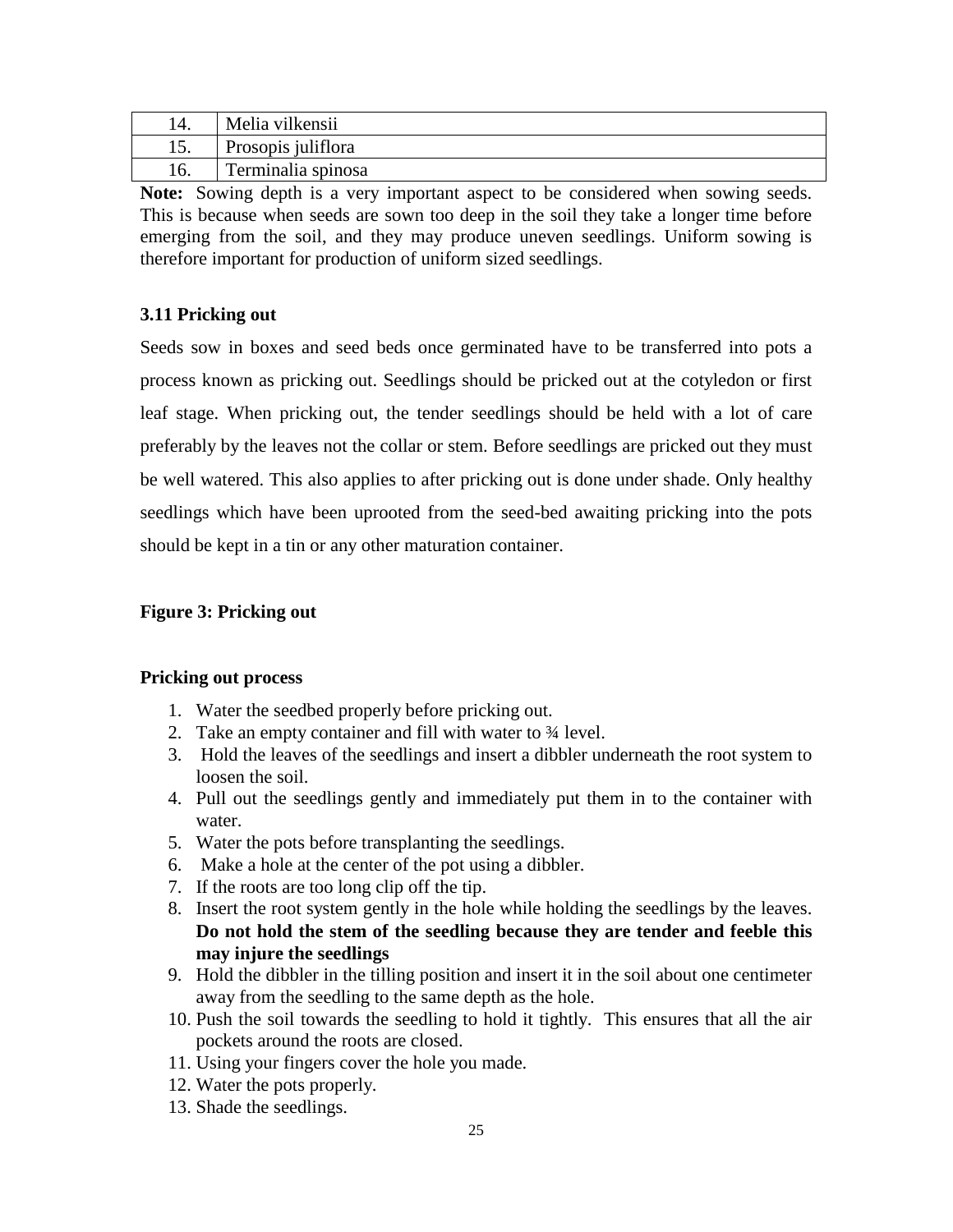## <span id="page-25-0"></span>**3.11.1 Good pricking out practices**

- Throw away any seedlings that appear sick or deformed
- Transplant when the tap root emerges or seedlings are still small (5cm), before secondary roots are formed
- Water the bags well, one night before you prick them out, so that water penetrates to the bottom of the seedbed
- $\div$  Ensure that the area where the transplanted seedlings will be kept i.e. well shaded before you begin pricking out.
- Water the seedlings 24 hours before, and one hour before, pricking out
- On days with strong sunshine, prick out in the early morning or late afternoon
- $\triangleleft$  Use stick to gently loosen the soil around the seedlings
- Remove seedlings by holding their cotyledons or lower leaves –do not lift them out by the stem
- $\triangle$  Put seedlings in water as soon as you take them from the germination bed
- $\triangle$  Prepare planting holes with stick and ensure they are sufficiently wide and deep
- Clip long or very branched roots to ensure they are pointed downwards
- $\div$  Gently pull the seedlings upwards after placing it in the hole, to straighten out roots.
- $\triangleleft$  Pack the soil against the roots, starting at the bottom of the hole
- Water the plant immediately after transplanting, and again when they wilt

#### <span id="page-25-1"></span>**3.11.2 Poor but unfortunately common pricking out practices**

- Waiting until plants are large and have long roots
- $\triangle$  Pricking out plants into dry soil and then watering them
- $\triangle$  Constructing shades after pricking out is done
- $\triangleleft$  Pricking out in direct, hot sunlight
- $\triangleleft$  Transplanting damaged seedlings
- Removing seedlings by holding the stem, as this may permanently damage the flow of water
- Carrying seedlings in your hand or on a plate without water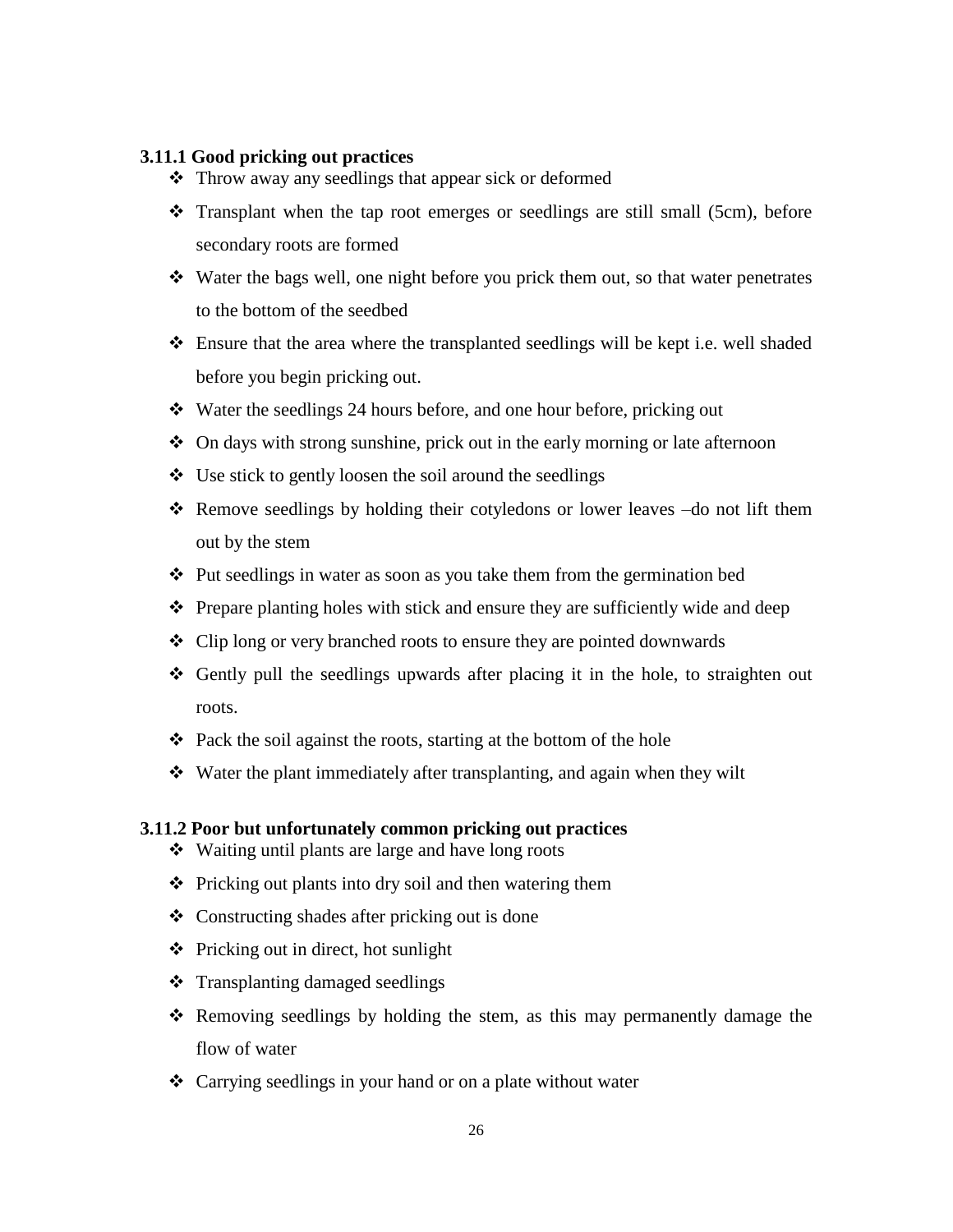- $\triangle$  Preparing the holes with a finger the hole will usually be too small
- $\triangle$  Allowing roots to bend upwards when inserting them into the hole
- $\triangle$  Leaving air pockets around the roots the plants will die

## <span id="page-26-0"></span>**4.0 SEEDLING CARE AND MAINTENANCE**

#### <span id="page-26-1"></span>**4.1 Shading**

It is necessary to control or minimize evaporation by protecting the nursery bed from direct sun. After pricking out the seedlings should be kept in full shade for 2-3 weeks. The shading material used may be grass net made locally. Some of the species that require shade are *Cassia siamea, Casuarina equisetifolia* while *Acacia polyacantha Tamarindus indica, Prosopis juliflora* and *Croton megalocarpus* may not require shade.

#### <span id="page-26-2"></span>**4.2 Watering**

The seedlings should be watered twice each day, early in the morning and late in the afternoon when sunshine is not too strong. 30L/1,000 seedlings is used. They should never be watered at mid-day. In the rainy season watering should be done once a day or none at all but the nursery headman should watch whether the stock is not under stress. During watering the intention is to keep the soul highly moist but never sodden or dry. Note, however that both over-watering and under-watering are bad for the seedlings. Over-watering may lead to root rot as a result of water logging and may also encourage proliferation of damping off fungi, while under-watering will result in poor root development since the water will moisten only the surface layer of the soil.

The nursery beds/pots should not be watered using a hosepipe because strong jets of water are likely to wash away the soil and/or damage the seedlings. The water should be evenly distributed over the nursery using a watering can or an old tin with holes drilled at the bottom. Alternatively, a leafy branch can be used. Dip the branch into water and sprinkle the water onto the bed or pour the water down the branch onto the soil.

#### <span id="page-26-3"></span>**4.3 Weeding**

Weeds are a threat to healthy development of seedlings and must therefore be controlled. This is because they compete with seedlings for water, nutrients and light. Rouging i.e.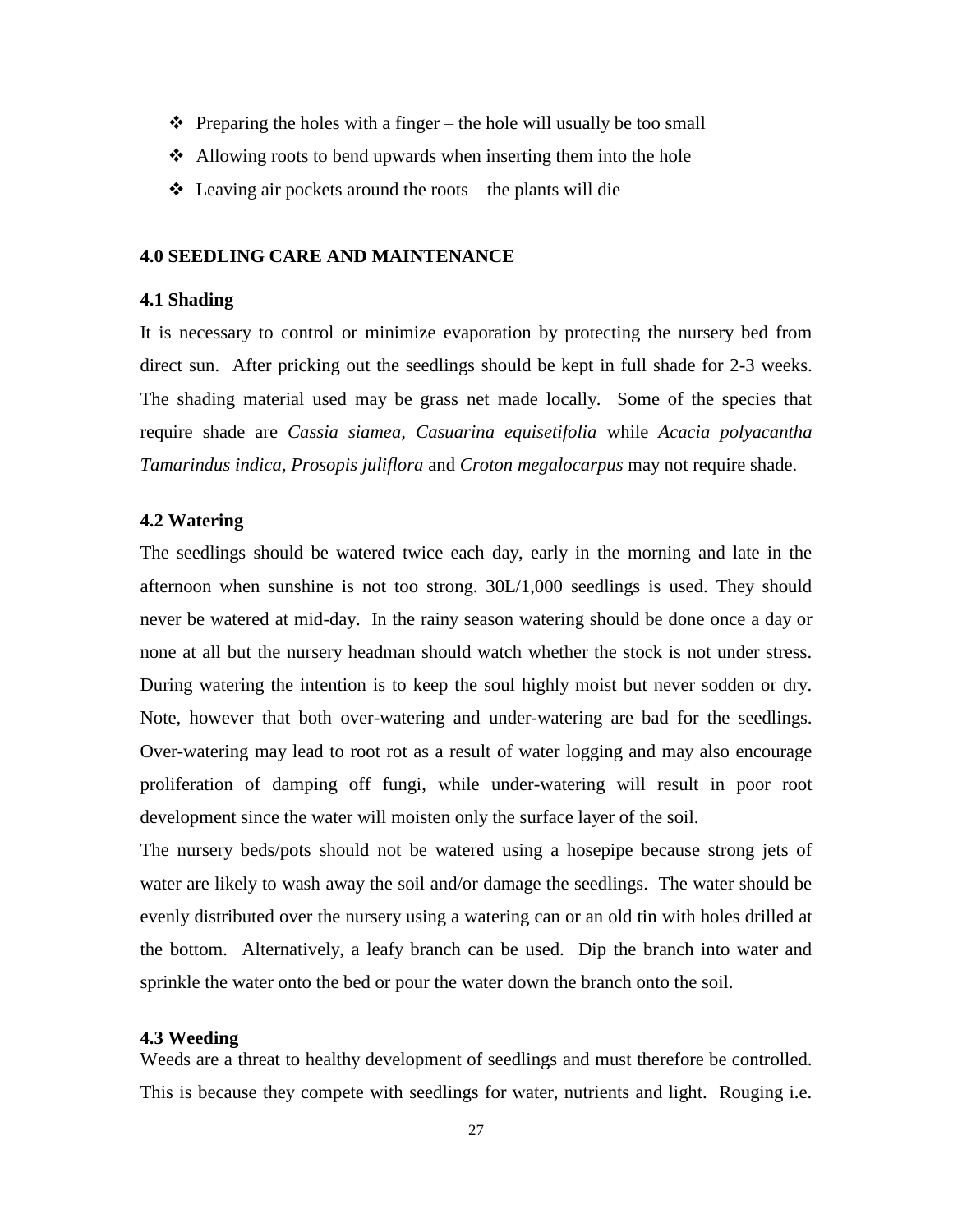the gentle pulling out of the unwanted growth is usually an appropriate method of weed control.

#### <span id="page-27-0"></span>**4.4 Root pruning**

When seedlings have reached a certain size, their roots become longer than the length of the pots. If the roots are left without pruning, they penetrate into the ground and develop a root system. It is important that strong roots are not allowed to develop because once they are cut the seedlings are likely to be weakened. Hence periodical root pruning is required before the root system is formed in the ground. This is done after every 2-3 weeks it is advisable that the nursery stock is watered before and after root pruning. The watering after pruning helps the plant withstand moisture stress.

#### <span id="page-27-1"></span>**4.5 Secondary weeding**

This sis a practice aimed not only in controlling the weeds but also in improving the aeration and water percolation. Roots can penetrate easily into the soil which facilitates uptake of nutrients. Experience has shown that repeated watering of the seedlings leads to compaction of the soil in the pot thereby deteriorating the physical properties of the soil. This therefore makes cultivation an indispensable exercise. Convenient tools for the operation are spatulas, dibblers etc

## **Figure 4: Root pruning**

#### <span id="page-27-2"></span>**4.5 Cleaning around the beds**

Weeds emerge not only in the pots, but also around the beds. These weeds attract crickets, caterpillars and other insects, which feed on seedlings and also give then a place to hide. Remove all the weeds around the beds with jembes and do not leave any rubbish around.

#### <span id="page-27-3"></span>**4.6 Hardening up**

If seedlings are over-watered and partially shaded up to the time they are out planted to the field, the resulting survival will be low. This is because the act of planting is a shock to the seedlings especially when planting in ASAL conditions. Seedlings in the nursery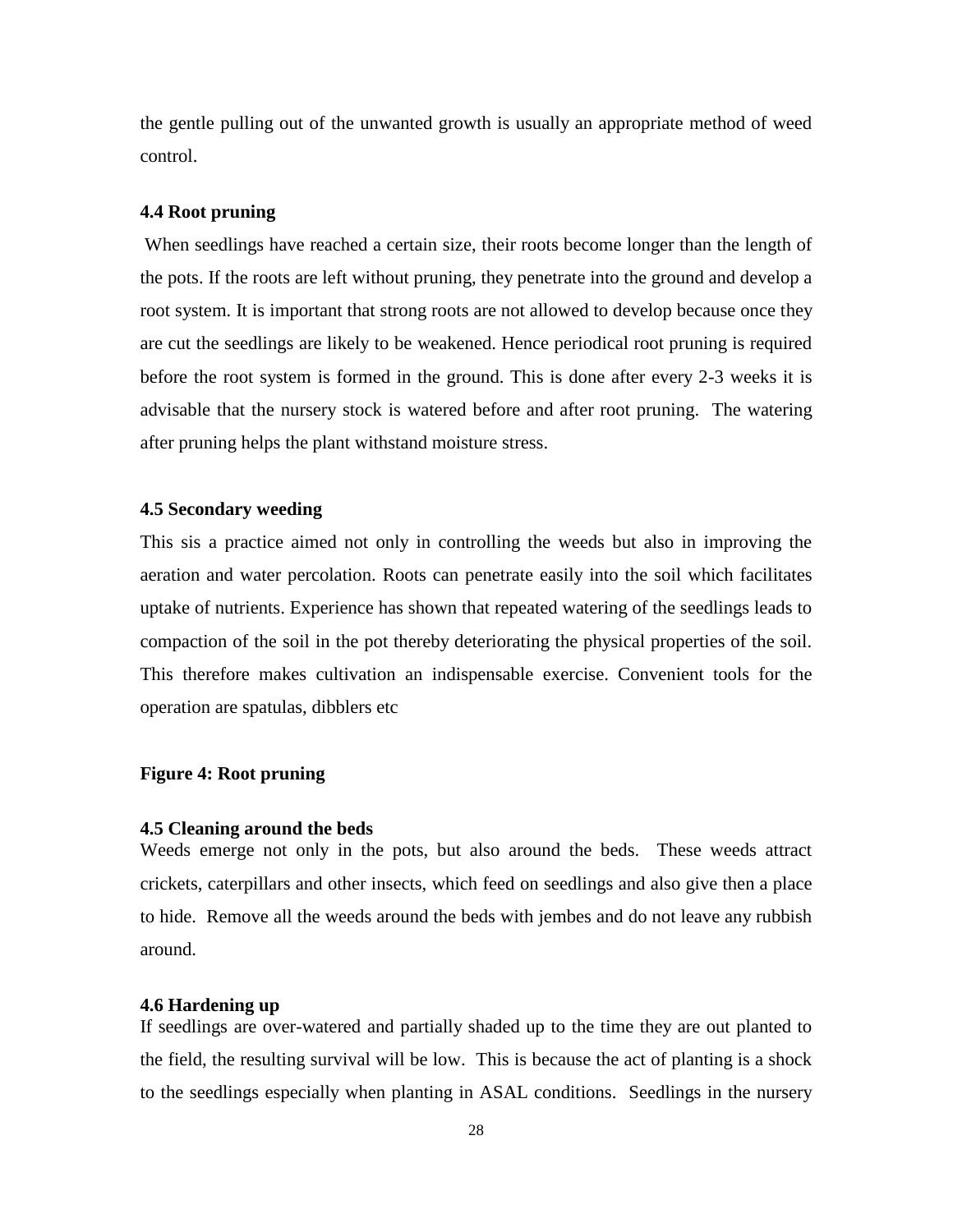are usually weak and succulent. They wilt and die in a short time when exposed to the intense sunlight. Seedlings should therefore be prepared gradually for the field conditions.

One month before the end of the season, watering frequency is reduced to once a day its intensity is reduced from 30 litres to 20 litres/1000 seedlings. Stock is however not allowed to seriously wither but it is the intention to stop soft and succulent growth. The seedlings are separated and rearranged in rows of threes so that they get fully exposed to sunlight.

## <span id="page-28-0"></span>**5.0 STUMP SEEDLINGS**

#### <span id="page-28-1"></span>**5.1 Introduction**

Transportation of potted seedlings may sometimes pose challenge when the planting site is far from the nursery. For species that are able to sprout, stumps will solve this problem. For a number of species, stumps can be stored in a frame prepared in the ground even for several months. This may be favourable in nursery practices from different viewpoints e.g. cost of production, labour requirements and transportation.

#### **Definition**

Stumps are seedlings that have grown in the nursery bed and prepared as shown in Figure 4 by trimming both the top and tap root.

## **Figure 4:**

## <span id="page-28-2"></span>**5.2 Production and handling**

General appearance and approximate dimensions of the stump is shown in figure 4. The stump usually begin to grow their roots well before they form leaves, which is a big advantage in dry areas. Stumps are usually transported bare and will survive for more than one week if shaded and kept moist with wet hessian, straw or other material. Hundreds of stumps can thus be transported in relatively small boxes or crates. It is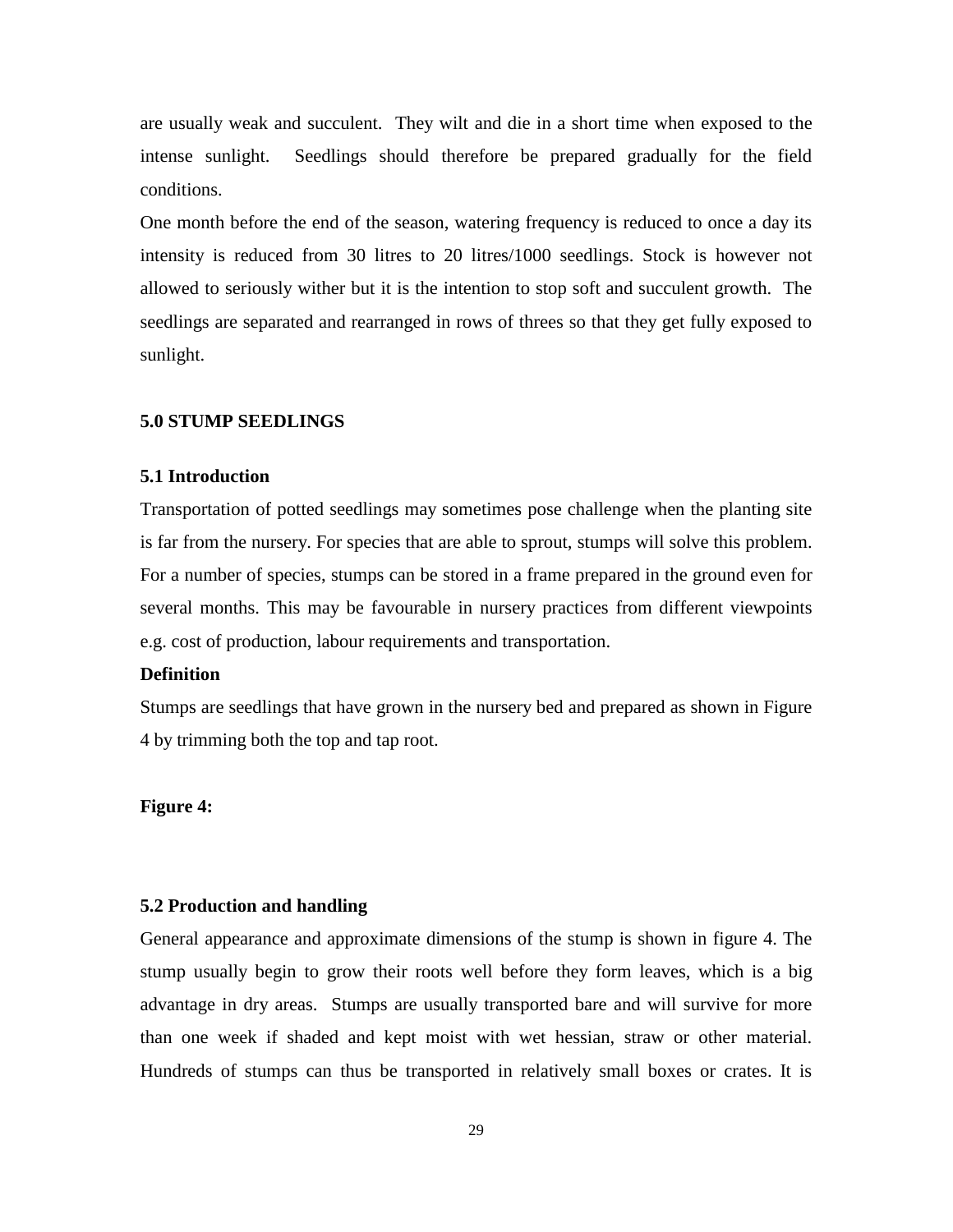important to note that stumps can survive harsh growing conditions because of their 'head start'.

## **Species that can be out planted by stumps**

- 1) Albizia lebbeck
- 2) Azadirachta indica
- 3) Senna siamea
- 4) Chlorophora excels
- 5) Commiphora Africana
- 6) Conocarpus lancifolius
- 7) Dichorostachys cinerea
- 8) Euphorbia balsamifera
- 9) Gmelina arborea
- 10) Khaya senegalensis
- 11) Moringa oleifera
- 12) Prosopis juliflora
- 13) Tamarindus induca
- 14) Tamarix senegalensis
- 15) Ziziphus mauritania

## <span id="page-29-0"></span>**6.0 NURSERY PROTECTION**

## **6.1 Introduction**

Seedlings are delicate and susceptible to attacks by various pests and diseases as well as some meteorological conditions. Damages by such pests and diseases seriously weaken or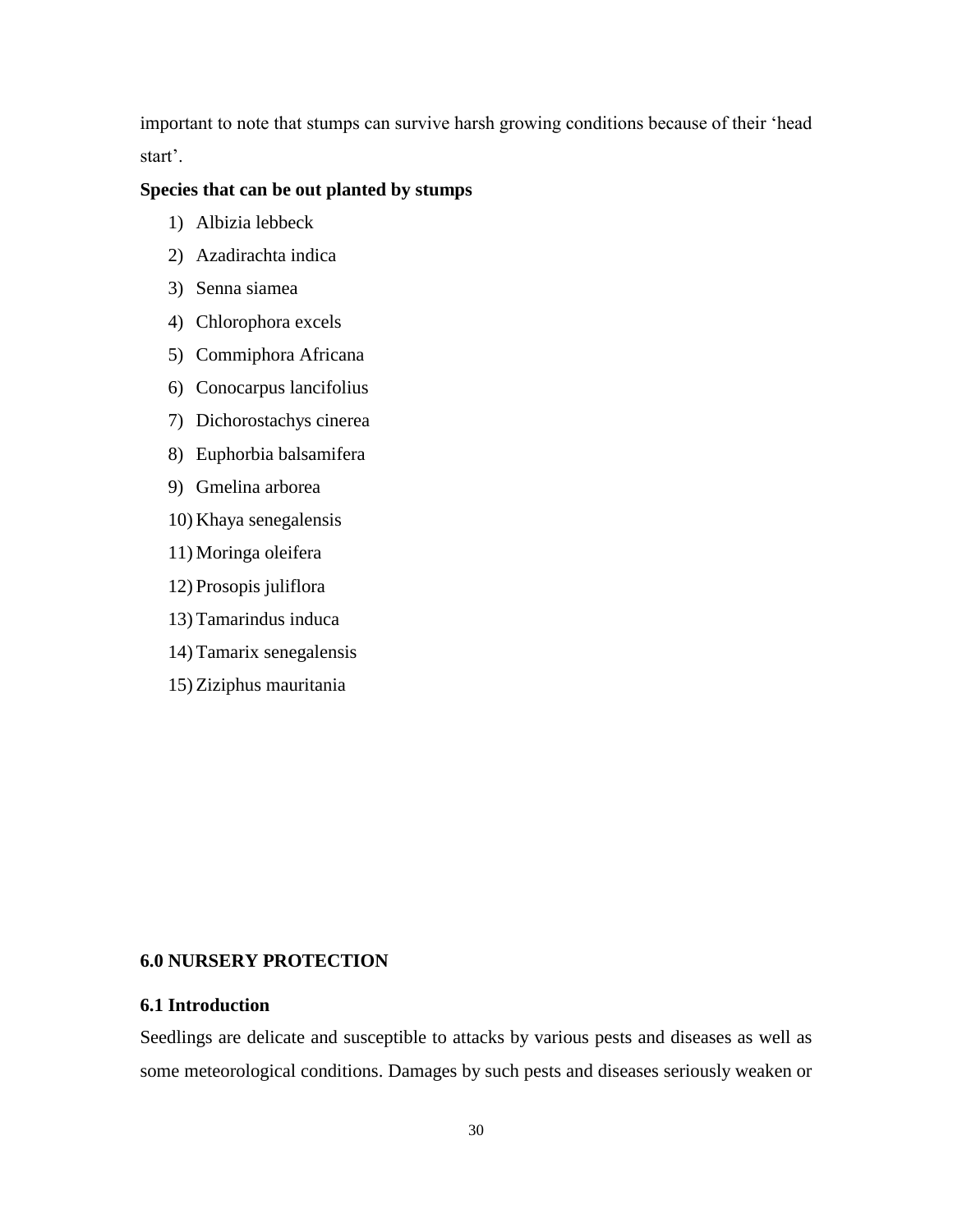sometimes even kill the seedlings unless they are properly protected before the attacks or treated after the attacks without any delay. It is therefore important for nursery work.

## <span id="page-30-0"></span>**6.2 Damage and disasters in the nursery**

There are many factors that affect tree seedlings in the nurseries. They may be categorized into three:-

#### <span id="page-30-1"></span>**6.2.1 Physical factors**

These are drought, high temperature, strong winds, etc. Most of these can be prevented by physical countermeasures e.g frequent watering, shading and windbreaks.

#### <span id="page-30-2"></span>**6.2.2 Human factors**

Disasters caused by man are such as trespass in the nursery and robbery of seedlings. These are more social than technical and therefore control measures cannot be specified.

# <span id="page-30-3"></span>**6.2.3 Biotic factors**

Some mammals, birds, insects and fungi also damage or attack tree seedlings. Only these factors have been dealt with below.

## <span id="page-30-4"></span>**6.3 Biotic damages by pests and control measures**

## <span id="page-30-5"></span>**6.3.1 Insects**

Most insects and pests breed and hide under rubbish and weeds. The nursery should at all times be clean by sweeping all rubbish away. All weeds should be regularly uprooted and swept away. This cleaning will reduce the breeding grounds and number of the insect pests. In case of any attacks, protective measures such as chemical application or manual removal should be carried out as soon as possible.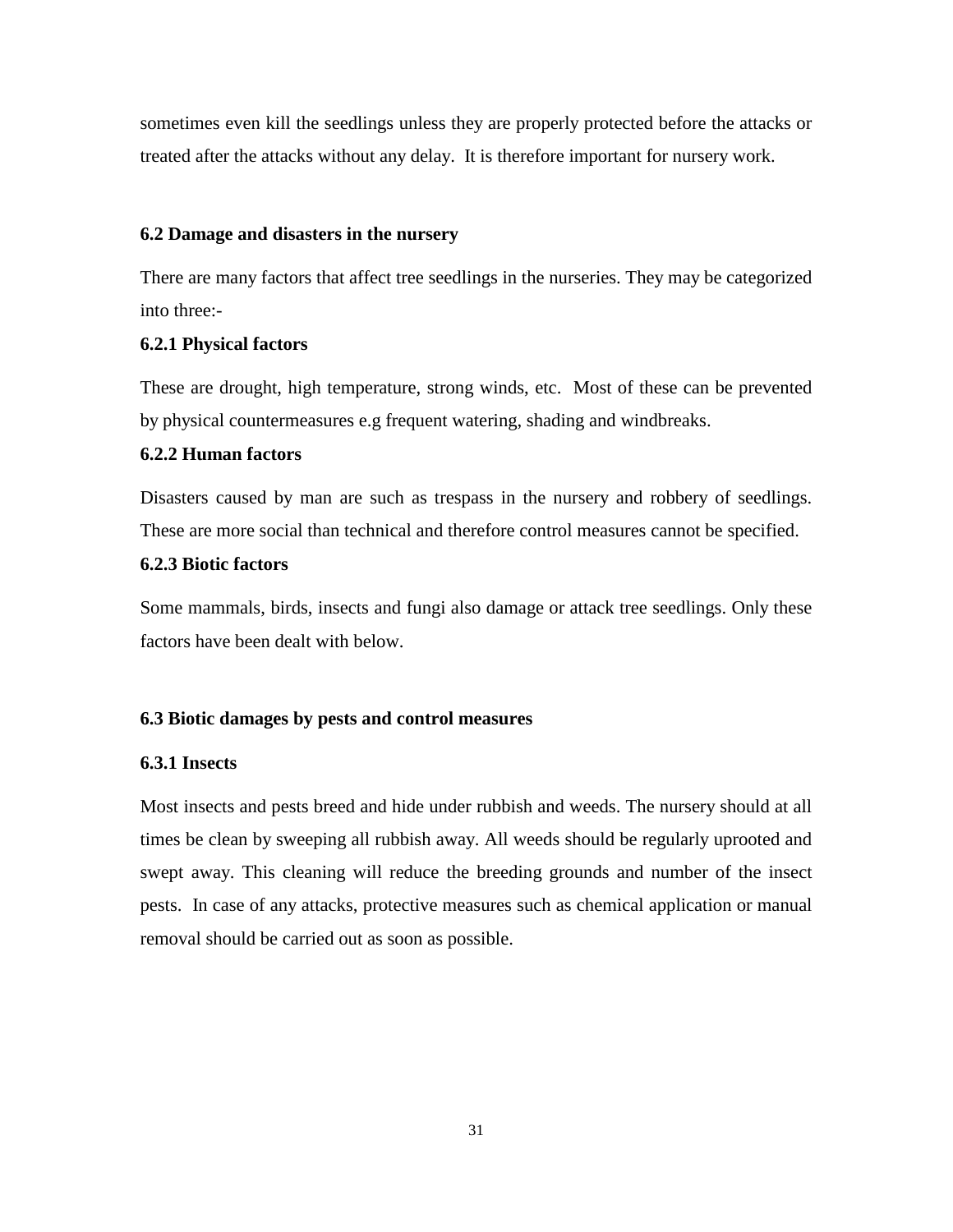#### **6.3.1.1 Defoliators (leaf eaters)**

Various groups of insects such as caterpillars, grubs, crickets, grasshoppers, locusts, etc. are defoliators. They eat a part of or the whole leaves and retard the photosynthetic ability of the seedlings.

## **Control**

Spraying of sumithion or parathion is effective especially for larvae in their early stages.

#### **6.3.1.2 Stem cutters**

Cutworms are the caterpillar type larvae of various nocturnal moths. They cut stems of seedlings usually at night. This may lead to immediate death of the seedlings.

#### **Control**

It is not easy to deal with cutworms one they have started to attack. However, some measure such as spraying chemicals e.g Aldring and Diazinon could be effective (poisoned bait), or sprinkling of Gammoxane into the soil could also be used when pots are being filled, which will reduce the incidence of loss by these pests.

#### **6.3.1.3 Sap suckers**

Small insects such as woody aphids and bugs suck sap from seedlings. These insects sometimes transmit diseases to the leaves of seedlings through their saliva. In t case the attack is serious, the whole seedling is damage and dies. Sometimes unusual structures called galls, are formd on the leaves or stems, which are also caused by insects.

## **Control**

The most effective measure is use of chemicals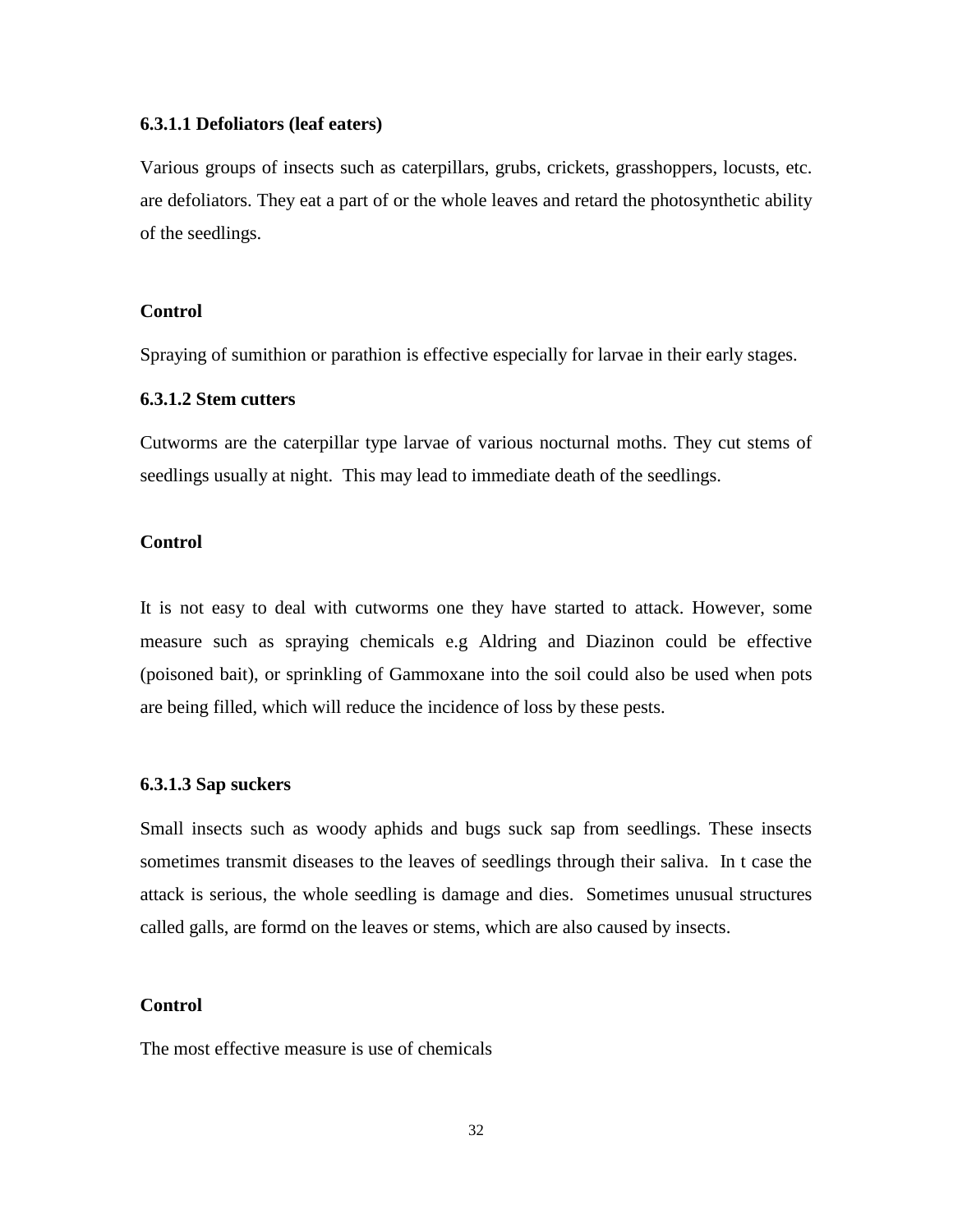#### **6.3.1.4 Termites**

More than 2,000 species of termites are distributed mainly in the tropics, common termites seen in semi-arid areas rest in the ground or dead wood an infest seedlings through the tunnels in the soil surface. They eat roots and stems of seedling of many tree species. Eucalyptus spp. are particularly susceptible to termite attack.

#### **Control**

Termites can be controlled by several methods:

- a) Using ash in the soil mixture
- b) Putting a thin layer of ash 2-3 cm thick on the bed where the pots will be placed. However the effectiveness of the ash cannot last long. Periodical application is recommended.
- c) Using chemicals such as Deldring and Aldrin
- d) Digging out queens of nearby colonies (termite hills). Extermination of all termites in the colonies by chemicals is more effective.
- e) If milk packs are used as pots, wash the packs with soapy water or solution of insecticide before use otherwise termites may be attracted.

#### <span id="page-32-0"></span>**6.4 Fungal diseases**

Although there are various diseases that attack seedlings in the nursery, only damping off and Botrytis wilt are described here since they are the most common fungal diseases in the country.

## <span id="page-32-1"></span>**6.4.1 Damping off diseases and seedling blight**

In such diseases, most prevalent of seedlings and cuttings, the roots and the stem base are infected by a necrotrophic pathogenic fungus which usually enter through wounds or through the very thin cuticles which seedling possess when grown under damp, poorly lit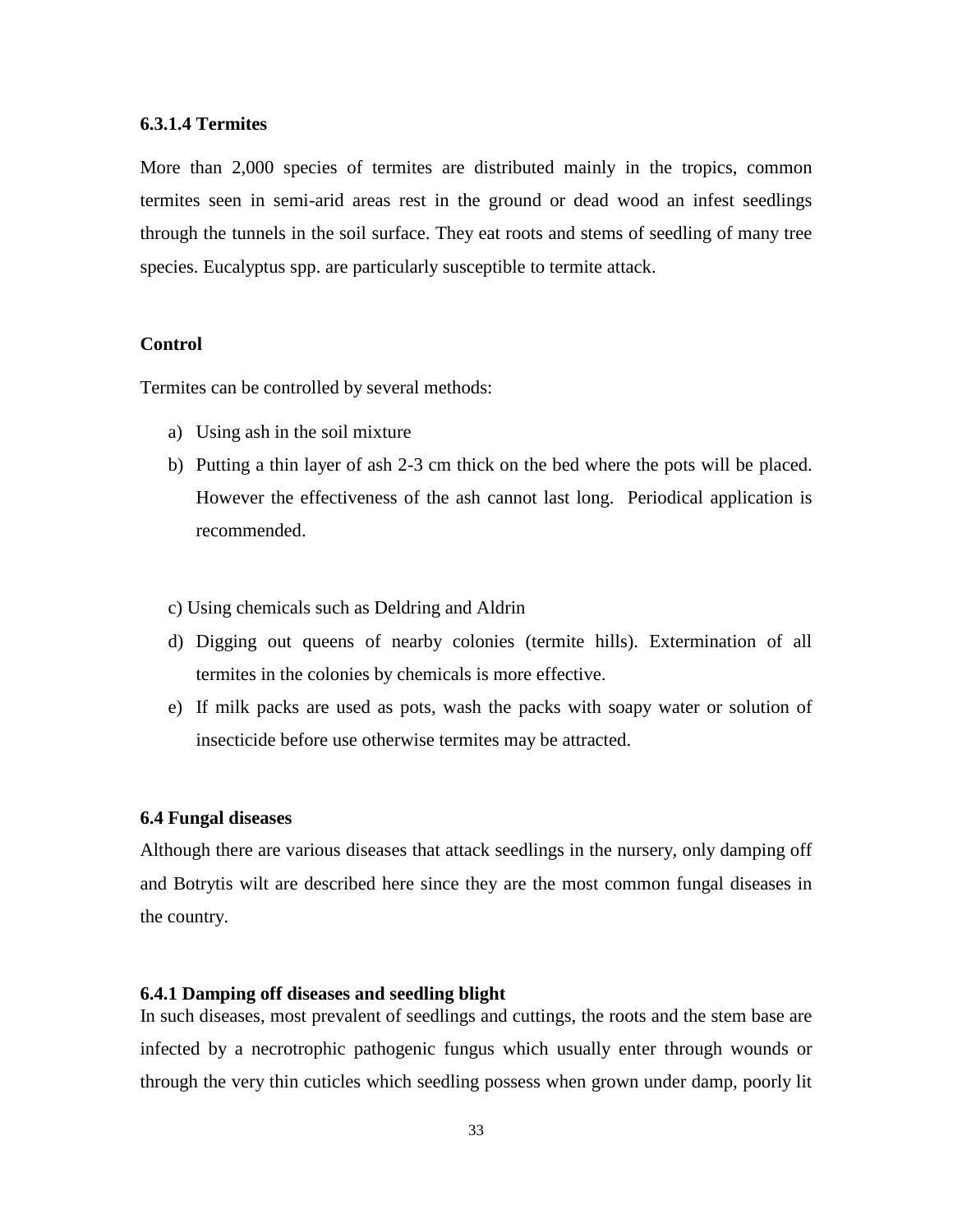conditions. The pathogens are quite unspecialized; most of them are active producers of pectolytic enzymes and cause local death and collapse of the infected tissues. The plant then topples over and is further invaded by the pathogen.

Conditions favourable for the spreading of damping off are:-

- (a) High sowing density.
- (b) Over watering.
- (c) Using soil with under-composed material.
- (d) Using soil affected by damping off.

## **Control**

- Use optimum sowing density in seed bed
- Use appropriate quantity of water
- Do not damage the bark of seedlings
- Do not use alkaline soils

# <span id="page-33-1"></span><span id="page-33-0"></span>**7.0 NURSERY MANAGEMENT AND THE ROLE OF NUERSERY FOREMAN. 7.1 Introduction**

In the foregoing chapters, nursery techniques have been introduced.it is however important to note that though it is exceptionally important that technical aspects are adhered to, the management aspects have a big role to play in the success of this activities. Management includes a big role of activities; planning of the operations, procurement of tools and other materials, labor arrangement, supervising the work, rerecording the activities, etc. The person responsible for all this is the foreman.

#### <span id="page-33-2"></span>**7.2 Nursery management.**

Planning of nursery work: In planning nursery work, the following must be undertaken: (i) Selection of species. Selection of species to be raised in the nursery should be done in conjunction with technical staff from other sections such us those in extension and plantation establishment as well as farmers. This should be done preferably in December be the start of showing period.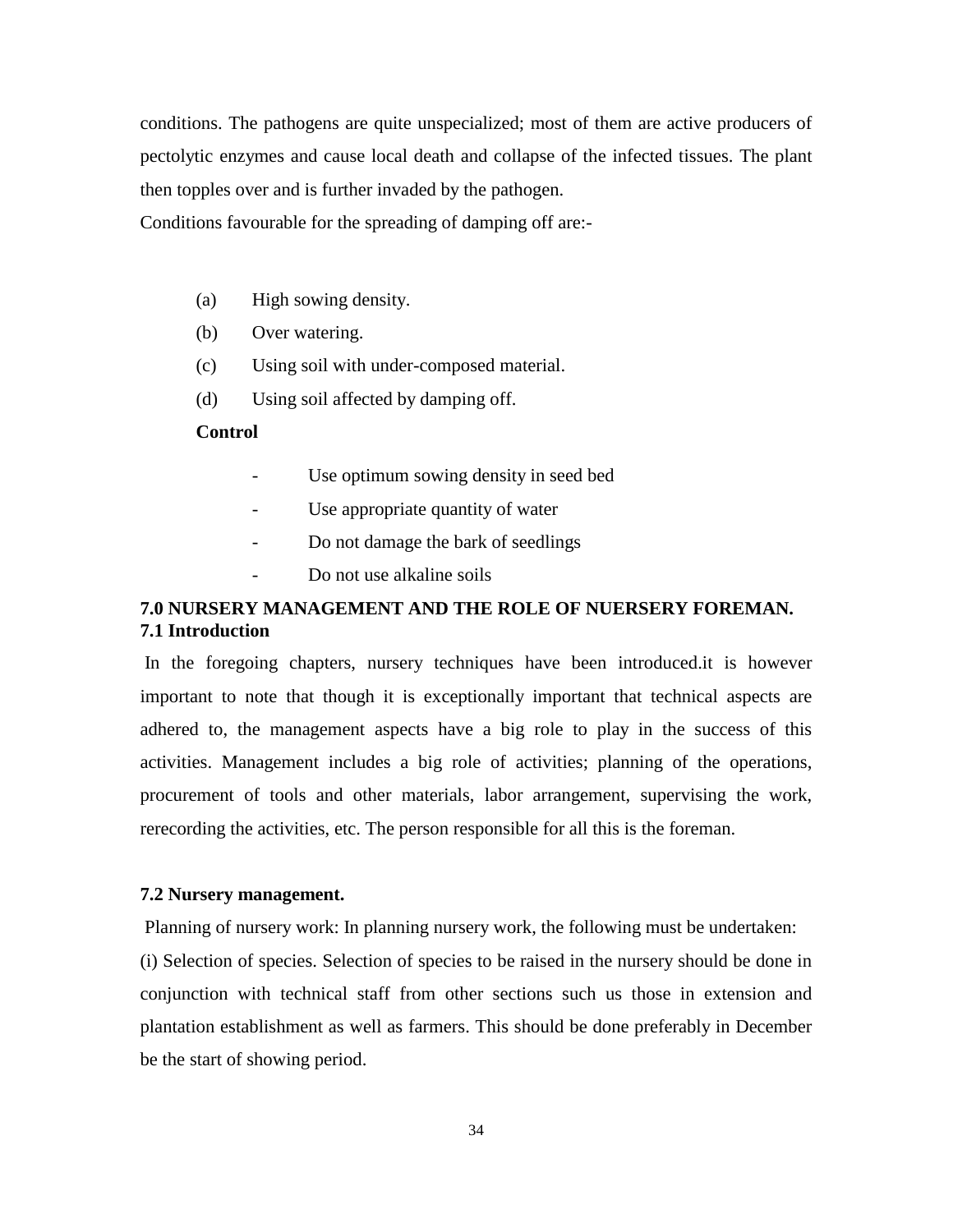(ii)Scale of operation. Since the scale of operation is highly dependent on availability of funds and labor, the number of seedlings to be raised has to be based on available funds.

(iii)Material. List of the necessary tools should be made early on time (Dec-Jan)

(iv)Annual operation plan. An annual working schedule (nursery calendar) should be prepared by December. Room should however left for any changes that may come up with time depending on the unforeseen circumstances.

## <span id="page-34-0"></span>**Before starting the operation**

Before nursery work starts, the following should be done:

(1)Assignment of staff: the nursery manager should assign the nursery foreman, storekeeper, etc.

(2)Condition of work: The should be able to assign the work force.

(3)Technical guidance: All people supposed to work in the nursery should be given the necessary technical guidance by the foreman.

# <span id="page-34-1"></span>**Daily operation**

This is supervised by the foreman. This includes:

(1)Assignment of days 'work: The foreman assigns the tasks of the day to workers.

(2)Supervising the jobs: The foreman should supervise the jobs and give the necessary instructions.

(3)Technical consultation: If any technical or other problems are encountered, consultation should be made with the nursery manager or any other technical staff available

(4)Record and record keeping: The foreman should make all necessary records of the nursery activities.

## <span id="page-34-2"></span>**Nursery foreman**

The nursery foreman should have the following characteristics:

(1)Writing: Since record keeping is one of the most important jobs in the nursery, he/she should be able to write.

(2)Training: He/she should be trained properly on nursery techniques and management beforehand.

(3)Personality: He/she should be able to keep good relations with other people and be able to lead them.

(4)Honesty: He/she should a very honest and a strict person because there are many valuable things in the nursery.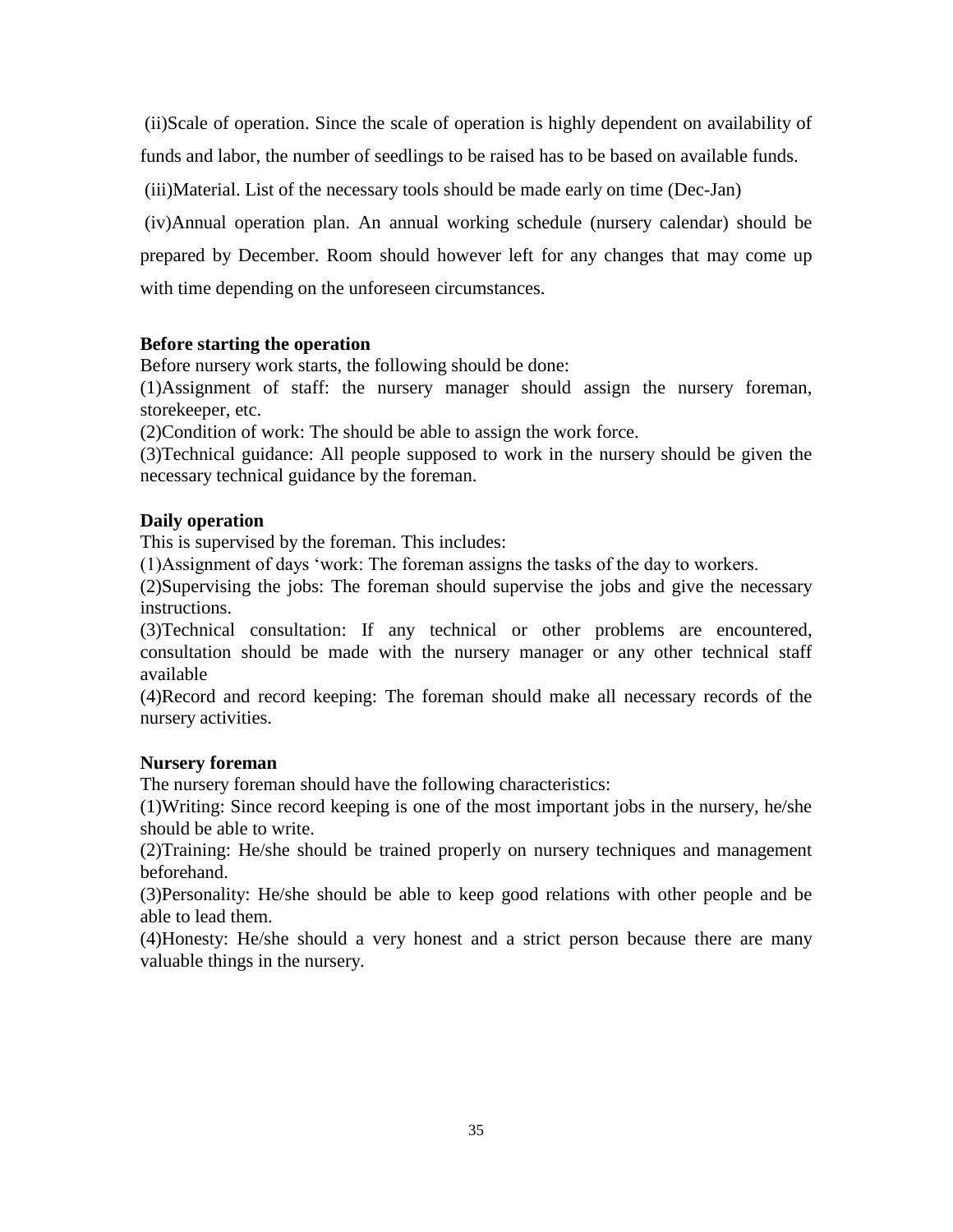# <span id="page-35-1"></span><span id="page-35-0"></span>**8.0 NURSERY RECORDS AND RECORD KEEPING 8.1 Introduction**

Recording all work and progress in a nursery is essential for nursery management. Well maintained nursery records also improve techniques and rationalize the activities work and can also be used as a basis for the following season's operations. To keep and accumulate the records is also important. Accumulated data may also reveal some knew findings and knowledge.

## <span id="page-35-2"></span>**8.2 Nursery records**

## <span id="page-35-3"></span>**8.2.1 Nursery diary.**

This is the most important record book. All operations and observations of the day should be recorded in this book in details. The diary should be filled out in the morning after allocations of duties and in the evening before leaving for home.

| Date    | <b>Work done</b>                                                  | <b>Remarks</b>       |
|---------|-------------------------------------------------------------------|----------------------|
| 10/1/91 | 200 seedlings of <i>Terminalia</i>   Collection of forest soil, 4 |                      |
|         | <i>prunioides</i> picked out.                                     | people sowing Acacia |
|         |                                                                   | holoicilica          |

## <span id="page-35-4"></span>**8.2.2 Nursery register**

<span id="page-35-5"></span>This is the records on individual's nursery bed basis. All the main operations should be recorded on board.

| <b>Species</b>    | Eucalyptus camaldulernsis Bed No.1 |
|-------------------|------------------------------------|
| Provenance/source | Tree seed centre                   |
| Date sown         | 8.4.89                             |
| Germination date  | $22/4 - 6/5/89$                    |
| Pricking out      | 15/5/89                            |
| Root pruning      | 3/8,10/9.11/10                     |
| Remarks           |                                    |

## <span id="page-35-6"></span>**8.2.3 Nursery delivery record.**

This is a record showing how seedlings were distributed. Names of people who received the seedlings, their locations, the species names and numbers (appendix 5).

## <span id="page-35-7"></span>**8.2.4 Muster roll.**

This is where the daily attendance of all workers is recoded. It should be done twice in a day. Early in the morning and late in the afternoon. This is a confidential book and therefore it should be kept safely.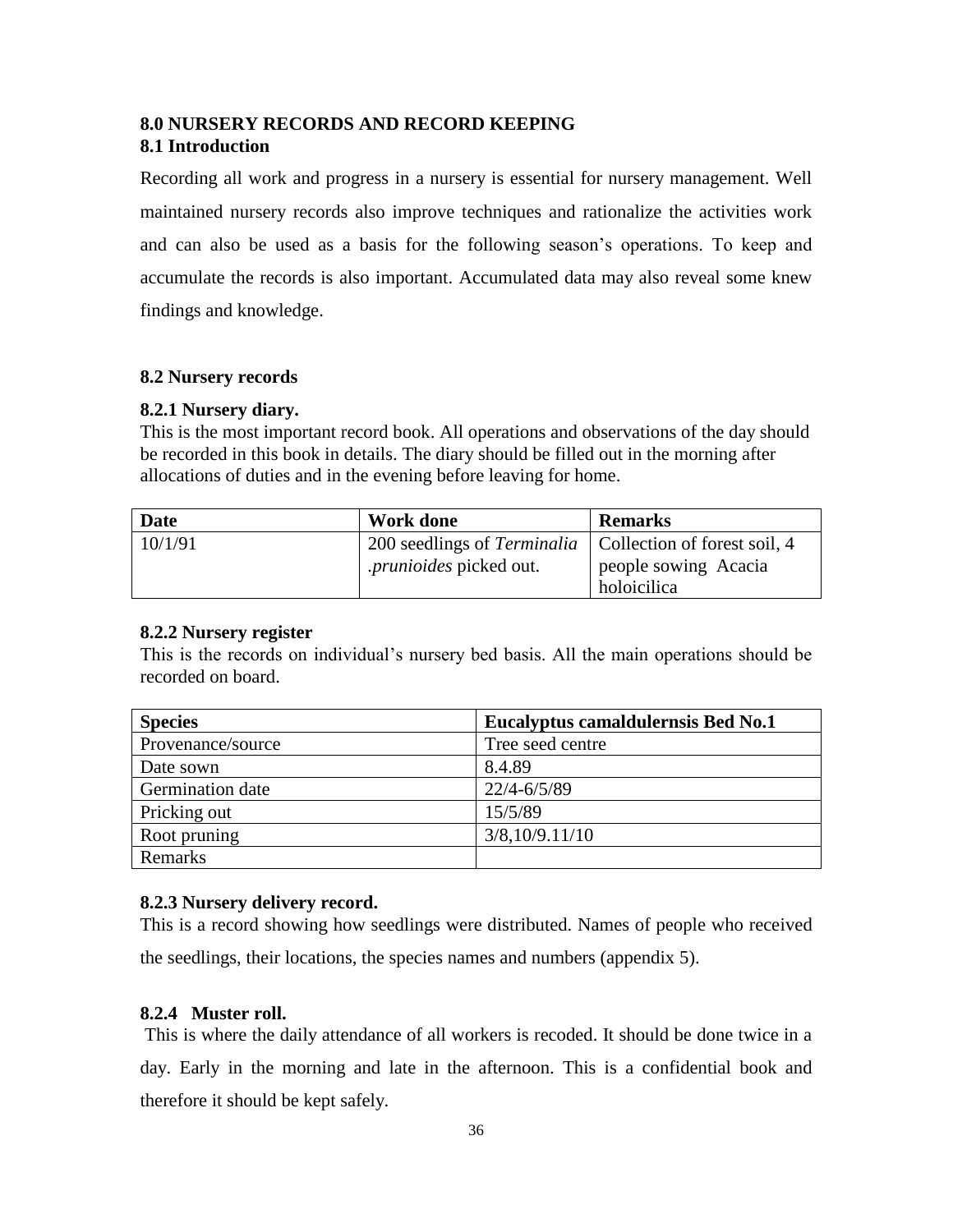## <span id="page-36-0"></span>**8.2.5 Visitors book**

This is not essential record of the nursery operations. However, whenever are some visitors, they should be asked to sign and also make comments about the nursery.

## <span id="page-36-1"></span>**9.0 REFERENCES**

A Bell, T.M.B and Armstrong G.D. Forest nursery Manual for Kenya. EMI Forest Project, Embu, Kenya.

Chavangi, A.H. and Zimmermann, R. (1987). A guide to farm forestry in Kenya.

Gachanja, S.P. and Paul, I.L.G. (1990). Fruit Tree Nurseries

Kenya/Japan Social Forestry Training Project (1991). Social Forestry Techniques part one.

Manner, J.G. (1982) Principles of plan pathology

Kokwaro, J.O. (1976). Medicinal plants of East Africa, East African Literature Bureau.

Teel, Wayne (1990). A pocket Directory of Trees and Seeds in Kenya

| TIVA INUTSETV       |           |            |                                     |
|---------------------|-----------|------------|-------------------------------------|
| No. Species         | Time of   | Time of    | Place of collection                 |
|                     | flowering | collection |                                     |
| 1.Acacia            | February  | July       | <b>B.L.I Kitui</b>                  |
| holoicilica         |           |            |                                     |
| 2. Acacia nilotica  | February  | September  | Kaveta                              |
| 3. Acacia           | January   | June       | Kaveta                              |
| polyacatha          |           |            |                                     |
| 4.Albizia amara     | February  | June       | Tiva site                           |
| 5.Albizia           | August    | October    | Tiva site                           |
| anthelmintica       |           |            |                                     |
| 6.Caesalphinia      | January   | April      | Tiva site                           |
| decapetala          |           |            |                                     |
| 7. Calltris robusta | June      | January    | Kavonge, illoi                      |
| 8. Cassaia siamea   | June      | August     | Kaveta, kabati, matimyani, kavisuni |
| 9.Cssasia           | January   | July       | Kaveta, matinyani                   |
| spectabilis         |           |            |                                     |
| 10.Casaurina        | July      | January    | B.L.I                               |
| equisetifolia       |           |            |                                     |
| 11.Croton           | January   | March      | Kaveta, Tungutu, Matinyani          |
| megalocarpus        |           |            |                                     |
| 12. Delonix regia   | January   | July       | Kaveta                              |

<span id="page-36-2"></span>**Appendix 1: List of species, time of flowering, collection and places of collection at Tiva Nursery**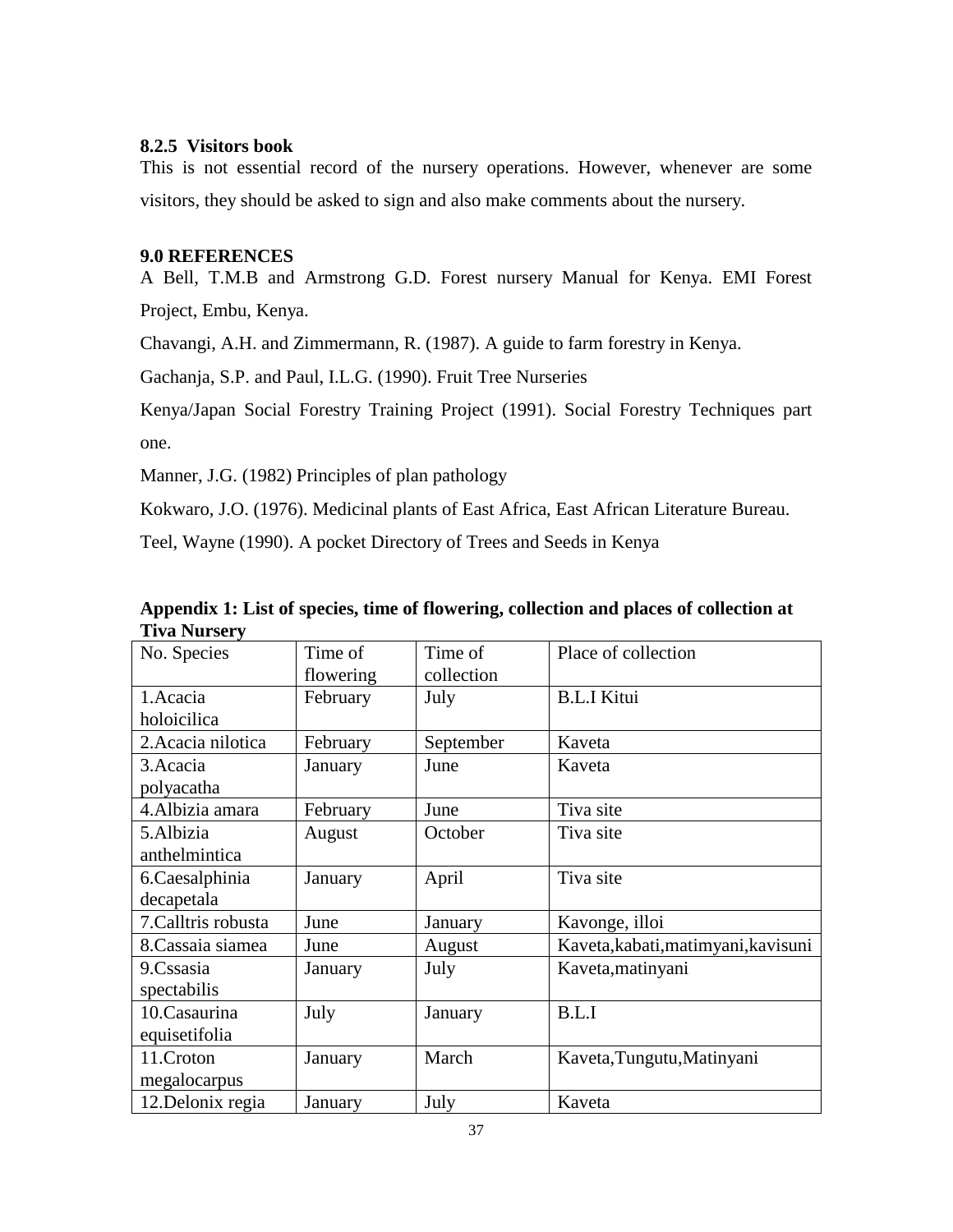| 13.Dovyalis caffra   | July      | February | Kaveta, Kitui high sch      |
|----------------------|-----------|----------|-----------------------------|
| 14. Eucalyptus       | June      | February | Kaveta                      |
| camaldulens          |           |          |                             |
| 15. Ficus capense    | June      | February | Kaveta                      |
| 16.Grevillea         | January   | March    | Kaveta, Matinyani           |
| robusta              |           |          |                             |
| 17.Jacaranda         | September | December | <b>B.L.I Kitui</b>          |
| mimosiflia           |           |          |                             |
| 18.Lawsonia          | January   | May      | Kitui high sch              |
| inermis              |           |          |                             |
| 19.Leucaena          | January   | April    | Matinyani, Kaveta           |
| leucocephala         |           |          |                             |
| 20.Melluia           | January   | April    | Kaveta, Matinyani           |
| azedarach            |           |          |                             |
| 21. Mellia volkesii  | October   | February | Yatta B2 Kwa Vonza Kavisuni |
| 22. Propis juliflora | August    | February | Kyuso                       |
| 23.Sesbania          | April     | August   | Matinyani, Syongila         |
| grandiflora          |           |          |                             |
| 24. Sebania sesban   | May       | October  | Tiva site                   |
| 25. Tamaridus        | January   | August   | Ithookwe Kitui Est, Zombe   |
| indica               |           |          |                             |
| 26. Tecoma stans     | May       | November | Isaagwa                     |
| 27. Termanalia       | August    | December | Kabati, Isaagwa             |
| brownii              |           |          |                             |
| 28.Termanalia        | December  | March    | Kaveta, Mulango             |
| mentalis             |           |          |                             |
| 29.Termanalia        | January   | May      | Kitui East, Zombe           |
| prunioides           |           |          |                             |
| 30. Thevetia         | January   | April    | Kaveta                      |
| peruviana            |           |          |                             |

\*B.L.I- Better Living Institute (Ministry of Agriculture)

| Time of the year | $\mu$ , $\mu$ , $\mu$ , $\mu$ , $\mu$ , $\mu$ , $\mu$ , $\mu$ , $\mu$ , $\mu$ , $\mu$ , $\mu$ , $\mu$<br><b>Activities to be undertaken</b> | <b>Remarks</b> |
|------------------|---------------------------------------------------------------------------------------------------------------------------------------------|----------------|
| December         | Collection of forest soil and                                                                                                               |                |
|                  | manure. Maintenance of seed beds.                                                                                                           |                |
|                  | Potting to start. Sowing of <i>Albizia</i>                                                                                                  |                |
|                  | anthelmintica, Terminalia                                                                                                                   |                |
|                  | prunioides. Collect the seeds of                                                                                                            |                |
|                  | Jacaranda mimosifolia and                                                                                                                   |                |
|                  | Terminalia brownii                                                                                                                          |                |
| January          | Potting to continue, pricking out,                                                                                                          |                |
|                  | and sowing of Acacia holoicilica,                                                                                                           |                |

<span id="page-37-0"></span>**Appendix 2: Annual work plan for Tiva nursery**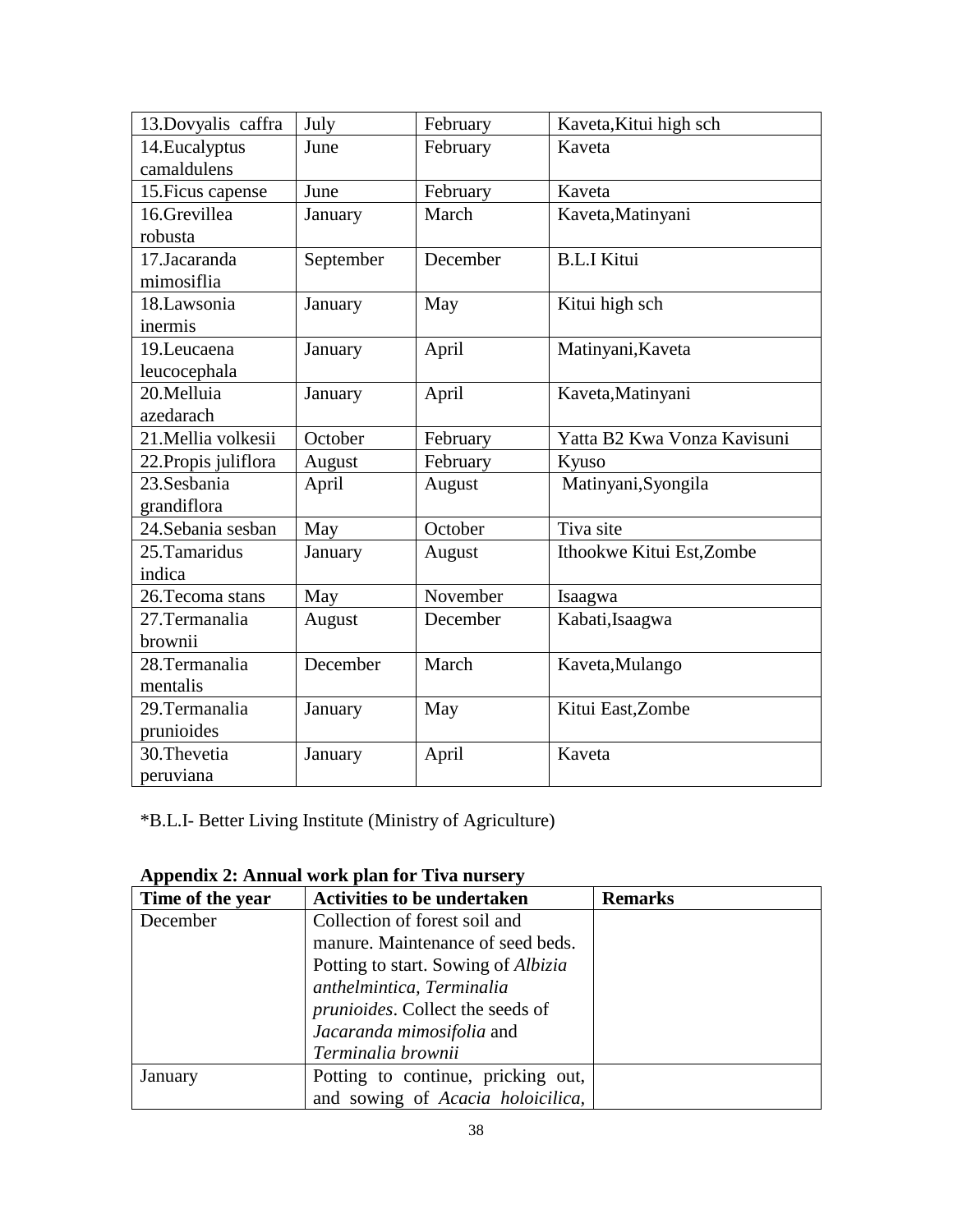|          | Balanites aegyptiaca, Bauhinia                 |  |
|----------|------------------------------------------------|--|
|          | thorngii and Terminalia brownii.               |  |
|          | Collect the seeds Caltris robusta,             |  |
|          | Casaurina equisetofolia. Other                 |  |
|          | routine activities to be continued.            |  |
|          |                                                |  |
| February | Potting to continue, pricking out              |  |
|          | some of the species sown in January            |  |
|          | to be carried out. Sowing Acacia               |  |
|          | tortilis, Dalbergia melanoxylon,               |  |
|          | Gmelina arborea and Terminali                  |  |
|          | brownii. Collect the seeds<br>to               |  |
|          | Dovyalis caffra, Eucalyptus                    |  |
|          | camaldulensis, Ficus<br>capensis               |  |
|          | volkensii and Prosopis<br>Melia                |  |
|          | <i>juliflora</i> . Other routine activities to |  |
|          | continue.                                      |  |
| March    | Sowing Acacia albida, Acacia                   |  |
|          | gerardi, Acrocarpus flaxinifolia,              |  |
|          | Azaridachta indica, Senna siamea,              |  |
|          | Senna spectabilis, Delonix regia,              |  |
|          | Grevellia robusta, Jacaranda                   |  |
|          | mimisofolia, Melia azedarach,                  |  |
|          | Prosopis juliflora, Terminalia                 |  |
|          | mentalis and Terminalia spinosa.               |  |
|          | Other routine activities to continue.          |  |
| April    | Sowing<br>Accia<br>nilotica,                   |  |
|          | A.harpophylla, A. polycantha,                  |  |
|          | A.xanthophloea, Melia volkensii                |  |
|          | and Temanalia catappa. Collect the             |  |
|          | seeds of Caesalphinia decapetalla,             |  |
|          | Leucaena leucocephalla, Melia                  |  |
|          |                                                |  |
|          | azedarach and Thevetia peruviana.              |  |
|          | Other routine activities to continue.          |  |
| May      | Sowing Acacia senegal, Dovyalis                |  |
|          | caffra and Eucalyptus paniculata.              |  |
|          | Collect the seeds of lawsonia                  |  |
|          | inermis and Terminalia prunioides.             |  |
|          | Other routine activities to continue.          |  |
| June     | Sowing <i>Eucalyuptus camaldulensis</i> ,      |  |
|          | E.tereticornis and Schinus molle.              |  |
|          | Collect<br>the<br>seeds of<br>Acacia           |  |
|          | polycantha and Albizia Amara.                  |  |
|          | Other routine activities to continue.          |  |
| July     | of Acacia<br>Sowing<br>abyssinica,             |  |
|          | leucaena<br>leucocephala<br>and                |  |